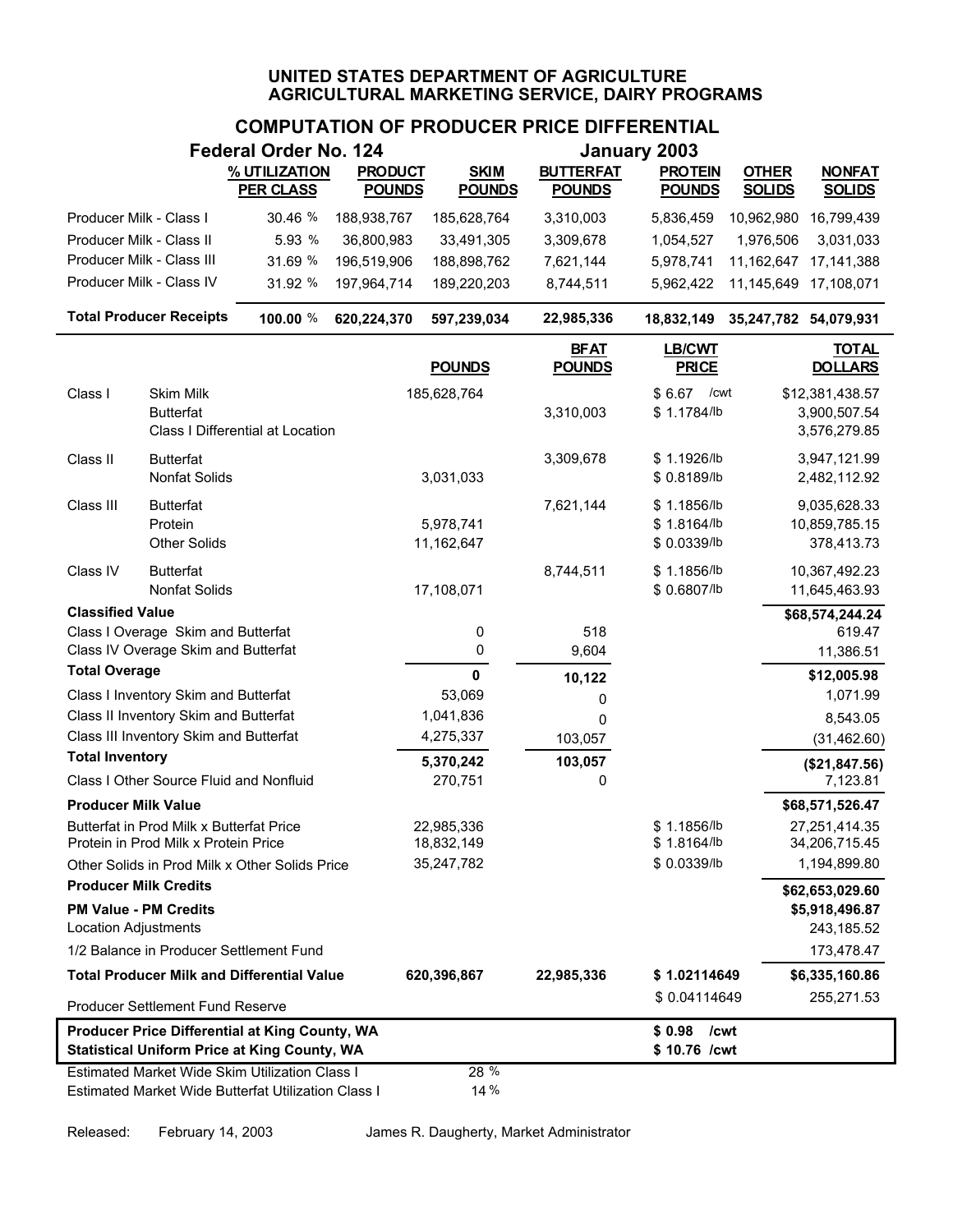## **COMPUTATION OF PRODUCER PRICE DIFFERENTIAL**

| February 2003<br>Federal Order No. 124              |                                          |                                                       |                |                          |                                                   |                               |               |                                  |
|-----------------------------------------------------|------------------------------------------|-------------------------------------------------------|----------------|--------------------------|---------------------------------------------------|-------------------------------|---------------|----------------------------------|
|                                                     |                                          | % UTILIZATION                                         | <b>PRODUCT</b> | <b>SKIM</b>              | <b>BUTTERFAT</b>                                  | <b>PROTEIN</b>                | <b>OTHER</b>  | <b>NONFAT</b>                    |
|                                                     |                                          | <b>PER CLASS</b>                                      | <b>POUNDS</b>  | <b>POUNDS</b>            | <b>POUNDS</b>                                     | <b>POUNDS</b>                 | <b>SOLIDS</b> | <b>SOLIDS</b>                    |
| Producer Milk - Class I                             |                                          | 28.83 %                                               | 162,706,392    | 159,865,062              | 2,841,330                                         | 5,004,815                     | 9,450,564     | 14,455,379                       |
| Producer Milk - Class II                            |                                          | 6.01 %                                                | 33,950,531     | 30,902,796               | 3,047,735                                         | 967,263                       | 1,824,362     | 2,791,625                        |
|                                                     | Producer Milk - Class III                | 32.95 %                                               | 186,027,387    | 179,015,804              | 7,011,583                                         | 5,634,701                     | 10,582,011    | 16,216,712                       |
|                                                     | Producer Milk - Class IV                 | 32.21 %                                               | 181,861,752    | 173,942,242              | 7,919,510                                         | 5,451,104                     |               | 10,240,818 15,691,922            |
|                                                     | <b>Total Producer Receipts</b>           | 100.00 %                                              | 564,546,062    | 543,725,904              | 20,820,158<br>32,097,755 49,155,638<br>17,057,883 |                               |               |                                  |
|                                                     |                                          |                                                       |                | <b>POUNDS</b>            | <b>BFAT</b><br><b>POUNDS</b>                      | <b>LB/CWT</b><br><b>PRICE</b> |               | <b>TOTAL</b><br><b>DOLLARS</b>   |
| Class I                                             | Skim Milk                                |                                                       |                | 159,865,062              |                                                   | \$6.20<br>/cwt                |               | \$9,911,633.83                   |
|                                                     | <b>Butterfat</b>                         | Class I Differential at Location                      |                |                          | 2,841,330                                         | \$1.2133/lb                   |               | 3,447,385.72<br>3,080,483.45     |
| Class II                                            | <b>Butterfat</b>                         |                                                       |                |                          | 3,047,735                                         | \$1.1443/lb                   |               | 3,487,523.14                     |
|                                                     | <b>Nonfat Solids</b>                     |                                                       |                | 2,791,625                |                                                   | \$0.7667/lb                   |               | 2,140,338.88                     |
| Class III                                           | <b>Butterfat</b>                         |                                                       |                |                          | 7,011,583                                         | \$1.1373/lb                   |               | 7,974,273.37                     |
|                                                     | Protein                                  |                                                       |                | 5,634,701                |                                                   | \$1.8538/lb                   |               | 10,445,608.75                    |
|                                                     | <b>Other Solids</b>                      |                                                       |                | 10,582,011               |                                                   | \$ 0.0240/lb                  |               | 253,968.23                       |
| Class IV                                            | <b>Butterfat</b>                         |                                                       |                |                          | 7,919,510                                         | \$1.1373/lb                   |               | 9,006,858.75                     |
|                                                     | <b>Nonfat Solids</b>                     |                                                       |                | 15,691,922               |                                                   | \$ 0.6711/lb                  |               | 10,530,848.86                    |
| <b>Classified Value</b>                             |                                          |                                                       |                |                          |                                                   |                               |               | \$60,278,922.98                  |
|                                                     | Class IV Overage Skim and Butterfat      |                                                       |                | 0                        | 3,927                                             |                               |               | 4,466.18                         |
| <b>Total Overage</b>                                |                                          |                                                       |                | $\mathbf 0$              | 3,927                                             |                               |               | \$4,466.18                       |
|                                                     | Class II Inventory Skim and Butterfat    |                                                       |                | 542,081                  | 2,094                                             |                               |               | 4,087.54                         |
| <b>Total Inventory</b>                              | Class III Inventory Skim and Butterfat   |                                                       |                | 1,073,237                | 49,383                                            |                               |               | (4,960.97)                       |
|                                                     | Class I Other Source Fluid and Nonfluid  |                                                       |                | 1,615,318<br>459,861     | 51,477<br>0                                       |                               |               | (\$873.43)<br>9,629.10           |
|                                                     |                                          |                                                       |                |                          |                                                   |                               |               |                                  |
| <b>Producer Milk Value</b>                          | Butterfat in Prod Milk x Butterfat Price |                                                       |                |                          |                                                   | \$1.1373/b                    |               | \$60,292,144.83<br>23,678,765.69 |
|                                                     | Protein in Prod Milk x Protein Price     |                                                       |                | 20,820,158<br>17,057,883 |                                                   | \$1.8538/lb                   |               | 31,621,903.50                    |
|                                                     |                                          | Other Solids in Prod Milk x Other Solids Price        |                | 32,097,755               |                                                   | \$ 0.0240/lb                  |               | 770,346.12                       |
| <b>Producer Milk Credits</b>                        |                                          |                                                       |                |                          |                                                   |                               |               | \$56,071,015.31                  |
|                                                     | <b>PM Value - PM Credits</b>             |                                                       |                |                          |                                                   |                               |               | \$4,221,129.52                   |
| <b>Location Adjustments</b>                         |                                          |                                                       |                |                          |                                                   |                               |               | 229,070.76                       |
|                                                     | 1/2 Balance in Producer Settlement Fund  |                                                       |                |                          |                                                   |                               |               | 224,758.93                       |
|                                                     |                                          | <b>Total Producer Milk and Differential Value</b>     |                | 564,650,046              | 20,820,158                                        | \$0.82793922                  |               | \$4,674,959.21                   |
|                                                     | Producer Settlement Fund Reserve         |                                                       |                |                          |                                                   | \$0.04793922                  |               | 270,688.83                       |
|                                                     |                                          | Producer Price Differential at King County, WA        |                |                          |                                                   | \$0.78<br>/cwt                |               |                                  |
| <b>Statistical Uniform Price at King County, WA</b> |                                          |                                                       |                |                          |                                                   | \$10.44 /cwt                  |               |                                  |
|                                                     |                                          | <b>Estimated Market Wide Skim Utilization Class I</b> |                | 31 %                     |                                                   |                               |               |                                  |
|                                                     |                                          | Estimated Market Wide Butterfat Utilization Class I   |                | 15%                      |                                                   |                               |               |                                  |

Released: March 13, 2003 James R. Daugherty, Market Administrator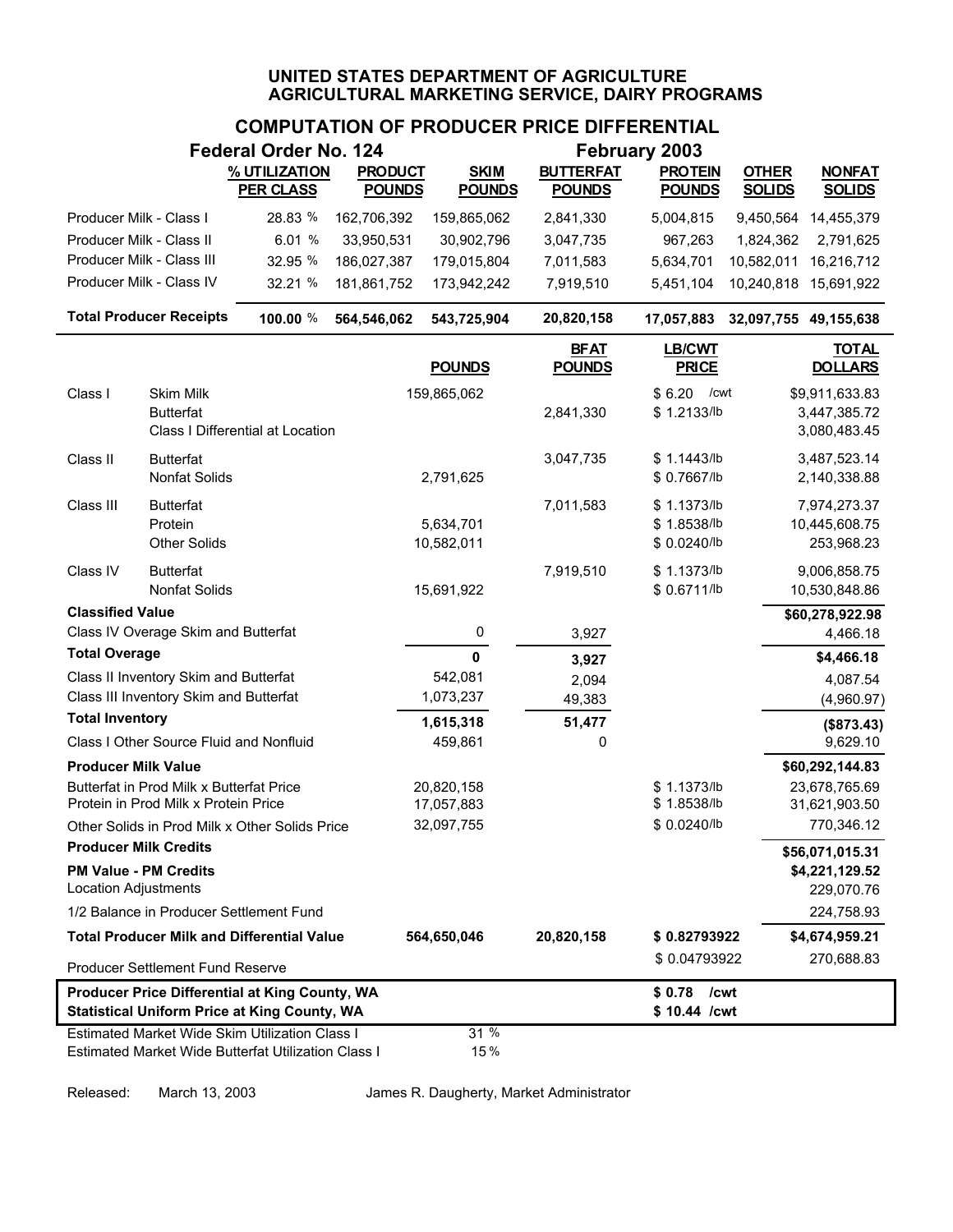|                              |                                                                                  | <b>Federal Order No. 124</b>                                                                                 |                |                          |                              | <b>March 2003</b>                         |                       |                                                 |
|------------------------------|----------------------------------------------------------------------------------|--------------------------------------------------------------------------------------------------------------|----------------|--------------------------|------------------------------|-------------------------------------------|-----------------------|-------------------------------------------------|
|                              |                                                                                  | % UTILIZATION                                                                                                | <b>PRODUCT</b> | <b>SKIM</b>              | <b>BUTTERFAT</b>             | <b>PROTEIN</b>                            | <b>OTHER</b>          | <b>NONFAT</b>                                   |
|                              |                                                                                  | <b>PER CLASS</b>                                                                                             | <b>POUNDS</b>  | <b>POUNDS</b>            | <b>POUNDS</b>                | <b>POUNDS</b>                             | <b>SOLIDS</b>         | <b>SOLIDS</b>                                   |
| Producer Milk - Class I      |                                                                                  | 27.17 %                                                                                                      | 175,036,939    | 171,959,688              | 3,077,251                    | 5,399,640                                 |                       | 10,166,748 15,566,388                           |
| Producer Milk - Class II     |                                                                                  | 5.79 %                                                                                                       | 37,295,626     | 33,946,070               | 3,349,556                    | 1,067,685                                 | 2,004,006             | 3,071,691                                       |
|                              | Producer Milk - Class III                                                        | 34.13 %                                                                                                      | 219,801,201    | 211,636,205              | 8,164,996                    | 6,680,840                                 | 12,523,345            | 19,204,185                                      |
|                              | Producer Milk - Class IV                                                         | 32.91 %                                                                                                      | 211,930,099    | 202,842,289              | 9,087,810                    | 6,376,081                                 |                       | 11,952,392 18,328,473                           |
|                              | <b>Total Producer Receipts</b>                                                   | 100.00 %                                                                                                     | 644,063,865    | 620,384,252              | 23,679,613                   | 19,524,246                                | 36,646,491 56,170,737 |                                                 |
|                              |                                                                                  |                                                                                                              |                | <b>POUNDS</b>            | <b>BFAT</b><br><b>POUNDS</b> | LB/CWT<br><b>PRICE</b>                    |                       | <b>TOTAL</b><br><b>DOLLARS</b>                  |
| Class I                      | <b>Skim Milk</b><br><b>Butterfat</b>                                             | Class I Differential at Location                                                                             |                | 171,959,688              | 3,077,251                    | \$6.04<br>/cwt<br>\$1.1374/lb             |                       | \$10,386,365.14<br>3,500,065.28<br>3,314,398.59 |
| Class II                     | <b>Butterfat</b><br>Nonfat Solids                                                |                                                                                                              |                | 3,071,691                | 3,349,556                    | \$1.1529/lb<br>\$0.7489/lb                |                       | 3,861,703.10<br>2,300,389.38                    |
| Class III                    | <b>Butterfat</b><br>Protein<br><b>Other Solids</b>                               |                                                                                                              |                | 6,680,840<br>12,523,345  | 8,164,996                    | \$1.1459/lb<br>\$1.6648/lb<br>\$0.0206/lb |                       | 9,356,268.90<br>11,122,262.44<br>257,980.91     |
| Class IV                     | <b>Butterfat</b><br>Nonfat Solids                                                |                                                                                                              |                | 18,328,473               | 9,087,810                    | \$1.1459/lb<br>\$0.6651/lb                |                       | 10,413,721.48<br>12,190,267.38                  |
| <b>Classified Value</b>      |                                                                                  |                                                                                                              |                |                          |                              |                                           |                       | \$66,703,422.60                                 |
|                              | Class II Overage Skim and Butterfat                                              |                                                                                                              |                | 0                        | 3,933                        |                                           |                       | 4,534.36                                        |
|                              | Class III Overage Skim and Butterfat                                             |                                                                                                              |                | 0                        | 7,220                        |                                           |                       | 8,273.40                                        |
| <b>Total Overage</b>         | Class IV Overage Skim and Butterfat                                              |                                                                                                              |                | 0                        | 4,573                        |                                           |                       | 5,240.20                                        |
|                              | Class I Inventory Skim and Butterfat                                             |                                                                                                              |                | $\mathbf{0}$<br>4,907    | 15,726                       |                                           |                       | \$18,047.96<br>93.23                            |
|                              | Class II Inventory Skim and Butterfat                                            |                                                                                                              |                | 141,456                  | 0                            |                                           |                       | 1,141.92                                        |
|                              | Class III Inventory Skim and Butterfat                                           |                                                                                                              |                | 1,908,731                | 9,726<br>68,789              |                                           |                       | (13, 914.76)                                    |
| <b>Total Inventory</b>       |                                                                                  |                                                                                                              |                | 2,055,094                | 78,515                       |                                           |                       | (\$12,679.61)                                   |
|                              | Class I Other Source Fluid and Nonfluid                                          |                                                                                                              |                | 45,027                   | 0                            |                                           |                       | 1,197.72                                        |
| <b>Producer Milk Value</b>   |                                                                                  |                                                                                                              |                |                          |                              |                                           |                       | \$66,709,988.67                                 |
|                              | Butterfat in Prod Milk x Butterfat Price<br>Protein in Prod Milk x Protein Price |                                                                                                              |                | 23,679,613<br>19,524,246 |                              | \$1.1459/lb<br>\$1.6648/lb                |                       | 27,134,468.56<br>32,503,964.73                  |
|                              |                                                                                  | Other Solids in Prod Milk x Other Solids Price                                                               |                | 36,646,491               |                              | \$0.0206/lb                               |                       | 754,917.72                                      |
| <b>Producer Milk Credits</b> |                                                                                  |                                                                                                              |                |                          |                              |                                           |                       | \$60,393,351.01                                 |
| <b>Location Adjustments</b>  | <b>PM Value - PM Credits</b>                                                     |                                                                                                              |                |                          |                              |                                           |                       | \$6,316,637.66<br>276,389.43                    |
|                              | 1/2 Balance in Producer Settlement Fund                                          |                                                                                                              |                |                          |                              |                                           |                       | 237,280.07                                      |
|                              |                                                                                  | <b>Total Producer Milk and Differential Value</b>                                                            |                | 644,108,892              | 23,679,613                   | \$1.06042740                              |                       | \$6,830,307.16                                  |
|                              | Producer Settlement Fund Reserve                                                 |                                                                                                              |                |                          |                              | \$0.04042740                              |                       | 260,396.48                                      |
|                              |                                                                                  | <b>Producer Price Differential at King County, WA</b><br><b>Statistical Uniform Price at King County, WA</b> |                |                          |                              | $$1.02$ / cwt<br>\$10.13 /cwt             |                       |                                                 |
|                              |                                                                                  | <b>Estimated Market Wide Skim Utilization Class I</b><br>Estimated Market Wide Butterfat Utilization Class I |                | 29 %<br>14 %             |                              |                                           |                       |                                                 |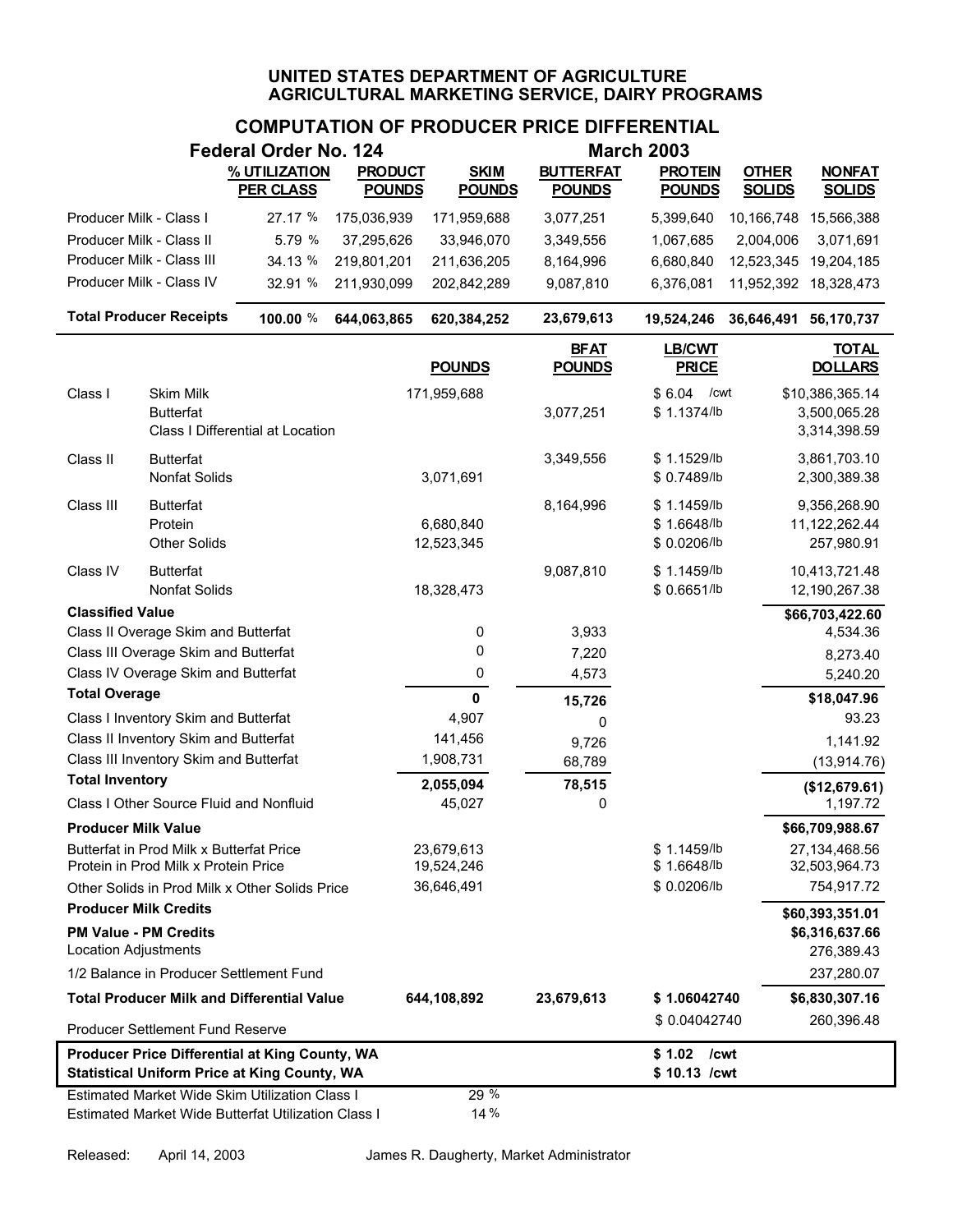# **COMPUTATION OF PRODUCER PRICE DIFFERENTIAL**

|                                                      |                                                                                  | Federal Order No. 124                                                                                 |                                 |                              |                                   | <b>April 2003</b>                          |                               |                                                 |
|------------------------------------------------------|----------------------------------------------------------------------------------|-------------------------------------------------------------------------------------------------------|---------------------------------|------------------------------|-----------------------------------|--------------------------------------------|-------------------------------|-------------------------------------------------|
|                                                      |                                                                                  | % UTILIZATION<br><b>PER CLASS</b>                                                                     | <b>PRODUCT</b><br><b>POUNDS</b> | <b>SKIM</b><br><b>POUNDS</b> | <b>BUTTERFAT</b><br><b>POUNDS</b> | <b>PROTEIN</b><br><b>POUNDS</b>            | <b>OTHER</b><br><b>SOLIDS</b> | <b>NONFAT</b><br><b>SOLIDS</b>                  |
| Producer Milk - Class I                              |                                                                                  | 28.05 %                                                                                               | 175,527,527                     | 172,351,475                  | 3,176,052                         | 5,374,474                                  | 10,200,293                    | 15,574,767                                      |
| Producer Milk - Class II                             |                                                                                  | 6.21 %                                                                                                | 38,867,981                      | 35,060,974                   | 3,807,007                         | 1,093,320                                  | 2,072,948                     | 3,166,268                                       |
| Producer Milk - Class III                            |                                                                                  | 33.95 %                                                                                               | 212,437,520                     | 204,568,932                  | 7,868,588                         | 6,423,274                                  | 12,116,034                    | 18,539,308                                      |
| Producer Milk - Class IV                             |                                                                                  | 31.79 %                                                                                               | 198,893,481                     | 190,896,584                  | 7,996,897                         | 5,948,737                                  | 11,256,344                    | 17,205,081                                      |
|                                                      | <b>Total Producer Receipts</b>                                                   | 100.00 %                                                                                              | 625,726,509                     | 602,877,965                  | 22,848,544                        | 18,839,805                                 | 35,645,619 54,485,424         |                                                 |
|                                                      |                                                                                  |                                                                                                       |                                 | <b>POUNDS</b>                | <b>BFAT</b><br><b>POUNDS</b>      | <b>LB/CWT</b><br><b>PRICE</b>              |                               | <b>TOTAL</b><br><b>DOLLARS</b>                  |
| Class I                                              | <b>Skim Milk</b><br><b>Butterfat</b>                                             | Class I Differential at Location                                                                      |                                 | 172,351,475                  | 3,176,052                         | \$5.92<br>/cwt<br>\$1.1227/lb              |                               | \$10,203,207.32<br>3,565,753.60<br>3,324,735.79 |
| Class II                                             | <b>Butterfat</b><br>Nonfat Solids                                                |                                                                                                       |                                 | 3,166,268                    | 3,807,007                         | \$1.1573/lb<br>\$ 0.7356/lb                |                               | 4,405,849.21<br>2,329,106.75                    |
| Class III                                            | <b>Butterfat</b><br>Protein<br><b>Other Solids</b>                               |                                                                                                       |                                 | 6,423,274<br>12,116,034      | 7,868,588                         | \$1.1503/lb<br>\$1.8006/lb<br>(\$0.0008) b |                               | 9,051,236.79<br>11,565,747.18<br>(9,692.84)     |
| Class IV                                             | <b>Butterfat</b><br><b>Nonfat Solids</b>                                         |                                                                                                       |                                 | 17,205,081                   | 7,996,897                         | \$1.1503/lb<br>\$0.6564/lb                 |                               | 9,198,830.61<br>11,293,415.16                   |
| <b>Classified Value</b>                              |                                                                                  |                                                                                                       |                                 |                              |                                   |                                            |                               | \$64,928,189.57                                 |
|                                                      | Class III Overage Skim and Butterfat                                             |                                                                                                       |                                 | 0                            | 21,112                            |                                            |                               | 24,285.13                                       |
|                                                      | Class IV Overage Skim and Butterfat                                              |                                                                                                       |                                 | 17,391                       | 0                                 |                                            |                               | 1,027.81                                        |
| <b>Total Overage</b>                                 |                                                                                  |                                                                                                       |                                 | 17,391                       | 21,112                            |                                            |                               | \$25,312.94                                     |
|                                                      | Class II Inventory Skim and Butterfat                                            |                                                                                                       |                                 | 137,169                      | 76,423                            |                                            |                               | 1,735.39                                        |
| <b>Total Inventory</b>                               | Class III Inventory Skim and Butterfat                                           |                                                                                                       |                                 | 775,843                      | 28,178                            |                                            |                               | (3,056.97)                                      |
|                                                      | Class I Other Source Fluid and Nonfluid                                          |                                                                                                       |                                 | 913,012<br>65,102            | 104,601<br>0                      |                                            |                               | (\$1,321.58)<br>1,458.27                        |
| <b>Producer Milk Value</b>                           |                                                                                  |                                                                                                       |                                 |                              |                                   |                                            |                               | \$64,953,639.20                                 |
|                                                      | Butterfat in Prod Milk x Butterfat Price<br>Protein in Prod Milk x Protein Price |                                                                                                       |                                 | 22,848,544<br>18,839,805     |                                   | \$1.1503/lb<br>\$1.8006/lb                 |                               | 26,282,680.15<br>33,922,952.90                  |
|                                                      |                                                                                  | Other Solids in Prod Milk x Other Solids Price                                                        |                                 | 35,645,619                   |                                   | (\$0.0008) b                               |                               | (28, 516.49)                                    |
| <b>Producer Milk Credits</b>                         |                                                                                  |                                                                                                       |                                 |                              |                                   |                                            |                               | \$60,177,116.56                                 |
| <b>PM Value - PM Credits</b><br>Location Adjustments |                                                                                  |                                                                                                       |                                 |                              |                                   |                                            |                               | \$4,776,522.64<br>268,927.39                    |
|                                                      |                                                                                  | 1/2 Balance in Producer Settlement Fund                                                               |                                 |                              |                                   |                                            |                               | 269,898.40                                      |
|                                                      |                                                                                  | <b>Total Producer Milk and Differential Value</b>                                                     |                                 | 625,791,611                  | 22,848,544                        | \$0.84937994                               |                               | \$5,315,348.43                                  |
|                                                      | <b>Producer Settlement Fund Reserve</b>                                          |                                                                                                       |                                 |                              |                                   | \$0.04937994                               |                               | 309,015.52                                      |
|                                                      |                                                                                  | Producer Price Differential at King County, WA<br><b>Statistical Uniform Price at King County, WA</b> |                                 |                              |                                   | \$0.80<br>\$10.21 /cwt                     | /cwt                          |                                                 |
|                                                      |                                                                                  | Estimated Market Wide Skim Utilization Class I<br>Estimated Market Wide Butterfat Utilization Class I |                                 | 28 %<br>13%                  |                                   |                                            |                               |                                                 |

Released: May 13, 2003 James R. Daugherty, Market Administrator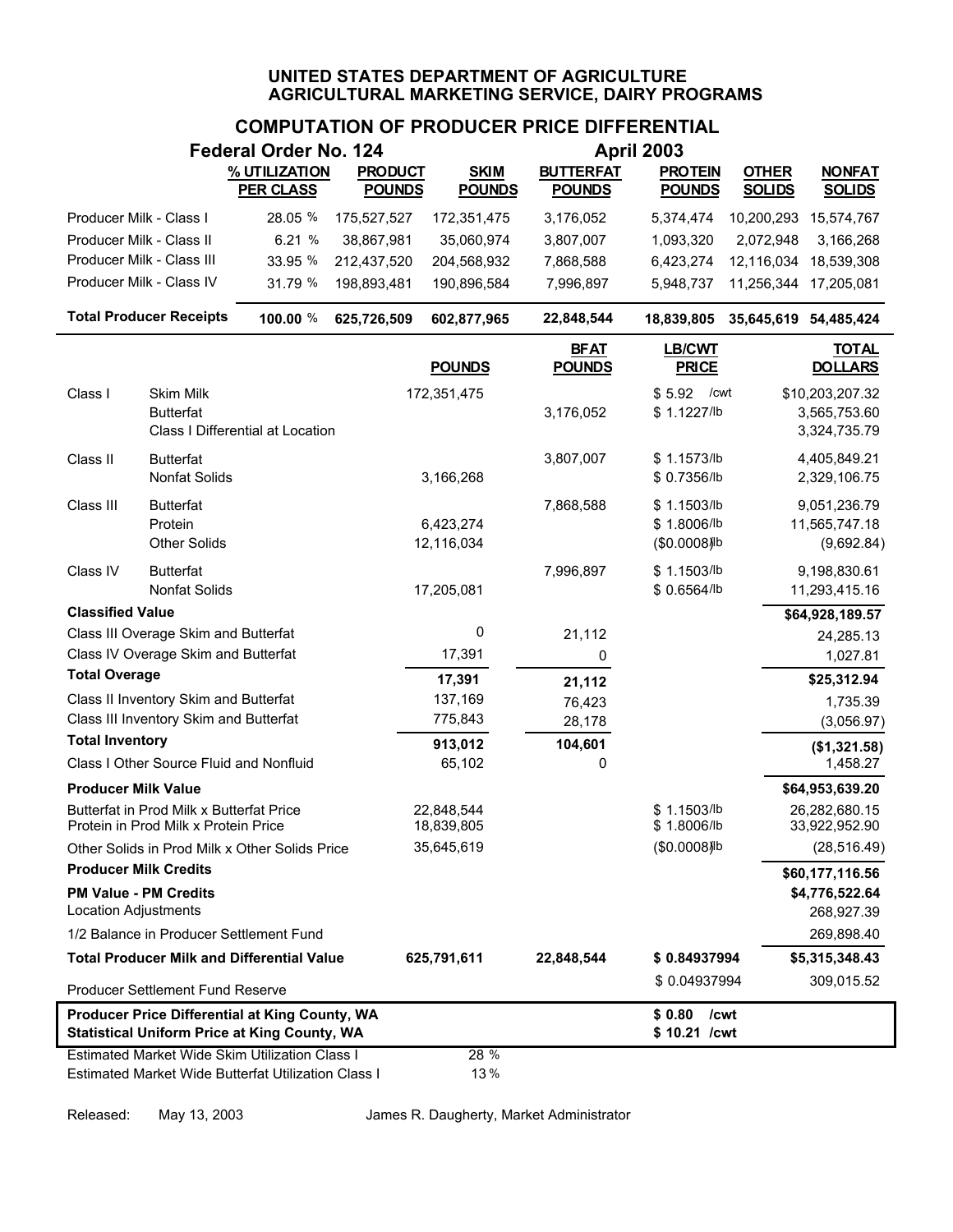|                                                                                             |                                                                                  | <b>Federal Order No. 124</b>                                                                                 |                |                          |                              | <b>May 2003</b>                            |                       |                                                 |
|---------------------------------------------------------------------------------------------|----------------------------------------------------------------------------------|--------------------------------------------------------------------------------------------------------------|----------------|--------------------------|------------------------------|--------------------------------------------|-----------------------|-------------------------------------------------|
|                                                                                             |                                                                                  | % UTILIZATION                                                                                                | <b>PRODUCT</b> | <b>SKIM</b>              | <b>BUTTERFAT</b>             | <b>PROTEIN</b>                             | <b>OTHER</b>          | <b>NONFAT</b>                                   |
|                                                                                             |                                                                                  | <b>PER CLASS</b>                                                                                             | <b>POUNDS</b>  | <b>POUNDS</b>            | <b>POUNDS</b>                | <b>POUNDS</b>                              | <b>SOLIDS</b>         | <b>SOLIDS</b>                                   |
| Producer Milk - Class I                                                                     |                                                                                  | 28.07 %                                                                                                      | 180,277,109    | 177,075,009              | 3,202,100                    | 5,471,615                                  |                       | 10,506,855 15,978,470                           |
| Producer Milk - Class II                                                                    |                                                                                  | 6.04%                                                                                                        | 38,796,905     | 35,193,115               | 3,603,790                    | 1,087,911                                  | 2,084,339             | 3,172,250                                       |
|                                                                                             | Producer Milk - Class III                                                        | 33.74 %                                                                                                      | 216,653,702    | 208,333,979              | 8,319,723                    | 6,532,714                                  | 12,349,691            | 18,882,405                                      |
|                                                                                             | Producer Milk - Class IV                                                         | 32.15 %                                                                                                      | 206,463,260    | 198,338,838              | 8,124,422                    | 6,121,130                                  | 11,710,458            | 17,831,588                                      |
|                                                                                             | <b>Total Producer Receipts</b>                                                   | 100.00 %                                                                                                     | 642,190,976    | 618,940,941              | 23,250,035                   | 19,213,370                                 | 36,651,343 55,864,713 |                                                 |
|                                                                                             |                                                                                  |                                                                                                              |                | <b>POUNDS</b>            | <b>BFAT</b><br><b>POUNDS</b> | <b>LB/CWT</b><br><b>PRICE</b>              |                       | <b>TOTAL</b><br><b>DOLLARS</b>                  |
| Class I                                                                                     | Skim Milk<br><b>Butterfat</b>                                                    | Class I Differential at Location                                                                             |                | 177,075,009              | 3,202,100                    | \$5.91<br>/cwt<br>\$1.1462/lb              |                       | \$10,465,133.02<br>3,670,247.04<br>3,414,783.47 |
| Class II                                                                                    | <b>Butterfat</b><br>Nonfat Solids                                                |                                                                                                              |                | 3,172,250                | 3,603,790                    | \$1.1582/lb<br>\$0.7344/lb                 |                       | 4,173,909.59<br>2,329,700.39                    |
| Class III                                                                                   | <b>Butterfat</b><br>Protein<br><b>Other Solids</b>                               |                                                                                                              |                | 6,532,714<br>12,349,691  | 8,319,723                    | \$1.1512/lb<br>\$1.9275/lb<br>(\$0.0144) b |                       | 9,577,665.11<br>12,591,806.25<br>(177, 835.54)  |
| Class IV                                                                                    | <b>Butterfat</b><br><b>Nonfat Solids</b>                                         |                                                                                                              |                | 17,831,588               | 8,124,422                    | \$1.1512/lb<br>\$ 0.6574/lb                |                       | 9,352,834.60<br>11,722,485.93                   |
| <b>Classified Value</b>                                                                     |                                                                                  |                                                                                                              |                |                          |                              |                                            |                       | \$67,120,729.86                                 |
|                                                                                             | Class II Overage Skim and Butterfat                                              |                                                                                                              |                | 326,854                  | 1,830                        |                                            |                       | 23,724.56                                       |
|                                                                                             | Class III Overage Skim and Butterfat                                             |                                                                                                              |                | 618,428                  | 30,628                       |                                            |                       | 71,684.36                                       |
| <b>Total Overage</b>                                                                        | Class IV Overage Skim and Butterfat                                              |                                                                                                              |                | 514,811                  | 11,430                       |                                            |                       | 43,635.04                                       |
|                                                                                             |                                                                                  |                                                                                                              |                | 1,460,093                | 43,888                       |                                            |                       | \$139,043.96<br>1,537.40                        |
|                                                                                             | Class I Inventory Skim and Butterfat<br>Class II Inventory Skim and Butterfat    |                                                                                                              |                | 80,916<br>1,503,565      | 0                            |                                            |                       |                                                 |
|                                                                                             | Class III Inventory Skim and Butterfat                                           |                                                                                                              |                | 2,357,640                | 32,379<br>51,597             |                                            |                       | 10,780.76<br>(425.10)                           |
| <b>Total Inventory</b>                                                                      |                                                                                  |                                                                                                              |                | 3,942,121                | 83,976                       |                                            |                       |                                                 |
|                                                                                             | Class I Other Source Fluid and Nonfluid                                          |                                                                                                              |                | 106,941                  | 0                            |                                            |                       | \$11,893.06<br>2,053.26                         |
| <b>Producer Milk Value</b>                                                                  |                                                                                  |                                                                                                              |                |                          |                              |                                            |                       | \$67,273,720.14                                 |
|                                                                                             | Butterfat in Prod Milk x Butterfat Price<br>Protein in Prod Milk x Protein Price |                                                                                                              |                | 23,250,035<br>19,213,370 |                              | \$1.1512/lb<br>\$1.9275/lb                 |                       | 26,765,440.28<br>37,033,770.71                  |
|                                                                                             |                                                                                  | Other Solids in Prod Milk x Other Solids Price                                                               |                | 36,651,343               |                              | (\$0.0144) b                               |                       | (527, 779.34)                                   |
| <b>Producer Milk Credits</b><br><b>PM Value - PM Credits</b><br><b>Location Adjustments</b> |                                                                                  |                                                                                                              |                |                          |                              |                                            |                       | \$63,271,431.65<br>\$4,002,288.49<br>273,649.89 |
|                                                                                             | 1/2 Balance in Producer Settlement Fund                                          |                                                                                                              |                |                          |                              |                                            |                       | 307,332.09                                      |
|                                                                                             |                                                                                  | <b>Total Producer Milk and Differential Value</b>                                                            |                | 642,297,917              | 23,250,035                   | \$0.71357393                               |                       | \$4,583,270.47                                  |
|                                                                                             | Producer Settlement Fund Reserve                                                 |                                                                                                              |                |                          |                              | \$0.04357393                               |                       | 279,874.44                                      |
|                                                                                             |                                                                                  | Producer Price Differential at King County, WA<br><b>Statistical Uniform Price at King County, WA</b>        |                |                          |                              | \$ 0.67 / cwt<br>\$10.38 /cwt              |                       |                                                 |
|                                                                                             |                                                                                  | <b>Estimated Market Wide Skim Utilization Class I</b><br>Estimated Market Wide Butterfat Utilization Class I |                | 29 %<br>14%              |                              |                                            |                       |                                                 |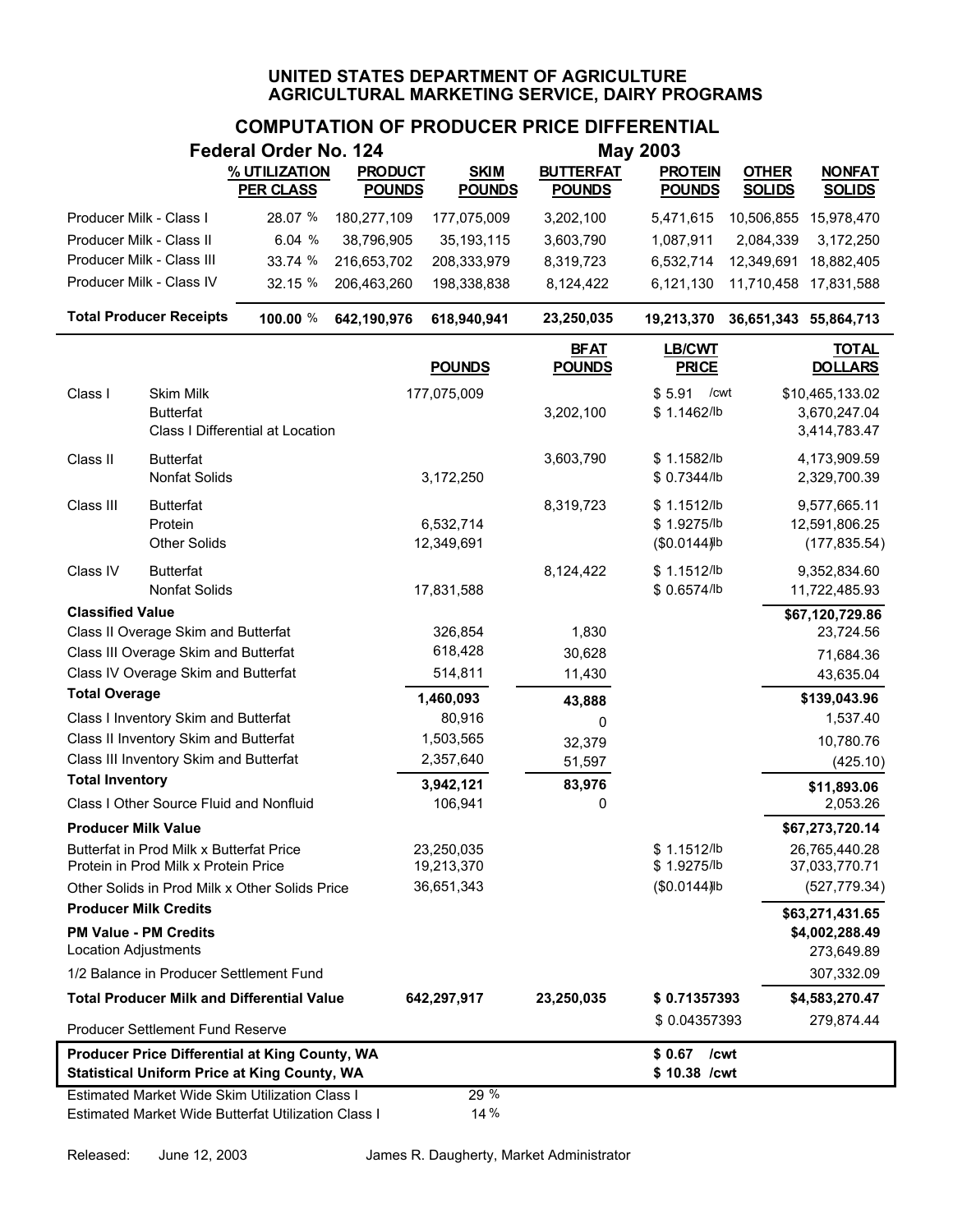# **COMPUTATION OF PRODUCER PRICE DIFFERENTIAL**

|                                                                                                       |                                                                                  | Federal Order No. 124                                                                                 |                                 |                              |                                   | <b>June 2003</b>                                      |                               |                                                |
|-------------------------------------------------------------------------------------------------------|----------------------------------------------------------------------------------|-------------------------------------------------------------------------------------------------------|---------------------------------|------------------------------|-----------------------------------|-------------------------------------------------------|-------------------------------|------------------------------------------------|
|                                                                                                       |                                                                                  | % UTILIZATION<br><b>PER CLASS</b>                                                                     | <b>PRODUCT</b><br><b>POUNDS</b> | <b>SKIM</b><br><b>POUNDS</b> | <b>BUTTERFAT</b><br><b>POUNDS</b> | <b>PROTEIN</b><br><b>POUNDS</b>                       | <b>OTHER</b><br><b>SOLIDS</b> | <b>NONFAT</b><br><b>SOLIDS</b>                 |
| Producer Milk - Class I                                                                               |                                                                                  | 25.87 %                                                                                               | 160,430,984                     | 157,476,117                  | 2,954,867                         | 4,840,689                                             | 9,342,547                     | 14,183,236                                     |
| Producer Milk - Class II                                                                              |                                                                                  | 6.97 %                                                                                                | 43,228,751                      | 39,461,089                   | 3,767,662                         | 1,213,835                                             | 2,336,100                     | 3,549,935                                      |
| Producer Milk - Class III                                                                             |                                                                                  | 34.11 %                                                                                               | 211,531,578                     | 203,508,900                  | 8,022,678                         | 6,311,716                                             | 12,031,610                    | 18,343,326                                     |
|                                                                                                       | Producer Milk - Class IV                                                         | 33.05 %                                                                                               | 204,989,993                     | 197,619,585                  | 7,370,408                         | 6,083,836                                             | 11,683,617                    | 17,767,453                                     |
|                                                                                                       | <b>Total Producer Receipts</b>                                                   | 100.00 %                                                                                              | 620,181,306                     | 598,065,691                  | 22,115,615                        | 18,450,076                                            | 35,393,874 53,843,950         |                                                |
|                                                                                                       |                                                                                  |                                                                                                       |                                 | <b>POUNDS</b>                | <b>BFAT</b><br><b>POUNDS</b>      | <b>LB/CWT</b><br><b>PRICE</b>                         |                               | <b>TOTAL</b><br><b>DOLLARS</b>                 |
| Class I                                                                                               | Skim Milk<br><b>Butterfat</b>                                                    | Class I Differential at Location                                                                      |                                 | 157,476,117                  | 2,954,867                         | \$5.92<br>/cwt<br>\$1.1500/lb                         |                               | \$9,322,586.13<br>3,398,097.05<br>3,042,363.65 |
| Class II                                                                                              | <b>Butterfat</b><br><b>Nonfat Solids</b>                                         |                                                                                                       |                                 | 3,549,935                    | 3,767,662                         | \$1.1646/lb<br>\$0.7356/lb                            |                               | 4,387,819.15<br>2,611,332.18                   |
| Class III                                                                                             | <b>Butterfat</b><br>Protein<br><b>Other Solids</b>                               |                                                                                                       |                                 | 6,311,716<br>12,031,610      | 8,022,678                         | \$1.1576/lb<br>\$1.9434/b<br>(\$0.0200) <sup>Ib</sup> |                               | 9,287,052.07<br>12,266,188.88<br>(240, 632.20) |
| Class IV                                                                                              | <b>Butterfat</b><br><b>Nonfat Solids</b>                                         |                                                                                                       |                                 | 17,767,453                   | 7,370,408                         | \$1.1576/lb<br>\$0.6574/lb                            |                               | 8,531,984.29<br>11,680,323.60                  |
| <b>Classified Value</b>                                                                               |                                                                                  |                                                                                                       |                                 |                              |                                   |                                                       |                               | \$64,287,114.80                                |
|                                                                                                       | Class II Overage Skim and Butterfat<br>Class IV Overage Skim and Butterfat       |                                                                                                       |                                 | 0<br>484,776                 | 221<br>3,089                      |                                                       |                               | 257.38<br>32,274.57                            |
| <b>Total Overage</b>                                                                                  |                                                                                  |                                                                                                       |                                 | 484,776                      | 3,310                             |                                                       |                               | \$32,531.95                                    |
|                                                                                                       | Class II Inventory Skim and Butterfat                                            |                                                                                                       |                                 | 230,916                      | 28,000                            |                                                       |                               | 1,991.62                                       |
|                                                                                                       | Class III Inventory Skim and Butterfat                                           |                                                                                                       |                                 | 115,579                      | 4,081                             |                                                       |                               | 14.56                                          |
| <b>Total Inventory</b>                                                                                |                                                                                  |                                                                                                       |                                 | 346,495                      | 32,081                            |                                                       |                               | \$2,006.18                                     |
|                                                                                                       | Class I Other Source Fluid and Nonfluid                                          |                                                                                                       |                                 | 33,743                       | 0                                 |                                                       |                               | 644.50                                         |
| <b>Producer Milk Value</b>                                                                            |                                                                                  |                                                                                                       |                                 |                              |                                   |                                                       |                               | \$64,322,297.43                                |
|                                                                                                       | Butterfat in Prod Milk x Butterfat Price<br>Protein in Prod Milk x Protein Price |                                                                                                       |                                 | 22,115,615<br>18,450,076     |                                   | \$1.1576/lb<br>\$1.9434/lb                            |                               | 25,601,035.93<br>35,855,877.71                 |
|                                                                                                       |                                                                                  | Other Solids in Prod Milk x Other Solids Price                                                        |                                 | 35,393,874                   |                                   | (\$0.0200) <sup>Ib</sup>                              |                               | (707, 877.48)                                  |
| <b>Producer Milk Credits</b>                                                                          |                                                                                  |                                                                                                       |                                 |                              |                                   |                                                       |                               | \$60,749,036.16                                |
| <b>PM Value - PM Credits</b><br><b>Location Adjustments</b>                                           |                                                                                  |                                                                                                       |                                 |                              |                                   |                                                       |                               | \$3,573,261.27<br>259,855.74                   |
|                                                                                                       | 1/2 Balance in Producer Settlement Fund                                          |                                                                                                       |                                 |                              |                                   |                                                       |                               | 318,731.62                                     |
|                                                                                                       |                                                                                  | <b>Total Producer Milk and Differential Value</b>                                                     |                                 | 620,215,049                  | 22,115,615                        | \$0.66942081                                          |                               | \$4,151,848.63                                 |
|                                                                                                       | <b>Producer Settlement Fund Reserve</b>                                          |                                                                                                       |                                 |                              |                                   | \$0.04942081                                          |                               | 306,515.30                                     |
| Producer Price Differential at King County, WA<br><b>Statistical Uniform Price at King County, WA</b> |                                                                                  |                                                                                                       |                                 |                              |                                   | \$0.62<br>/cwt<br>\$10.37 /cwt                        |                               |                                                |
|                                                                                                       |                                                                                  | Estimated Market Wide Skim Utilization Class I<br>Estimated Market Wide Butterfat Utilization Class I |                                 | 29 %<br>14%                  |                                   |                                                       |                               |                                                |

Released: July 11, 2003 James R. Daugherty, Market Administrator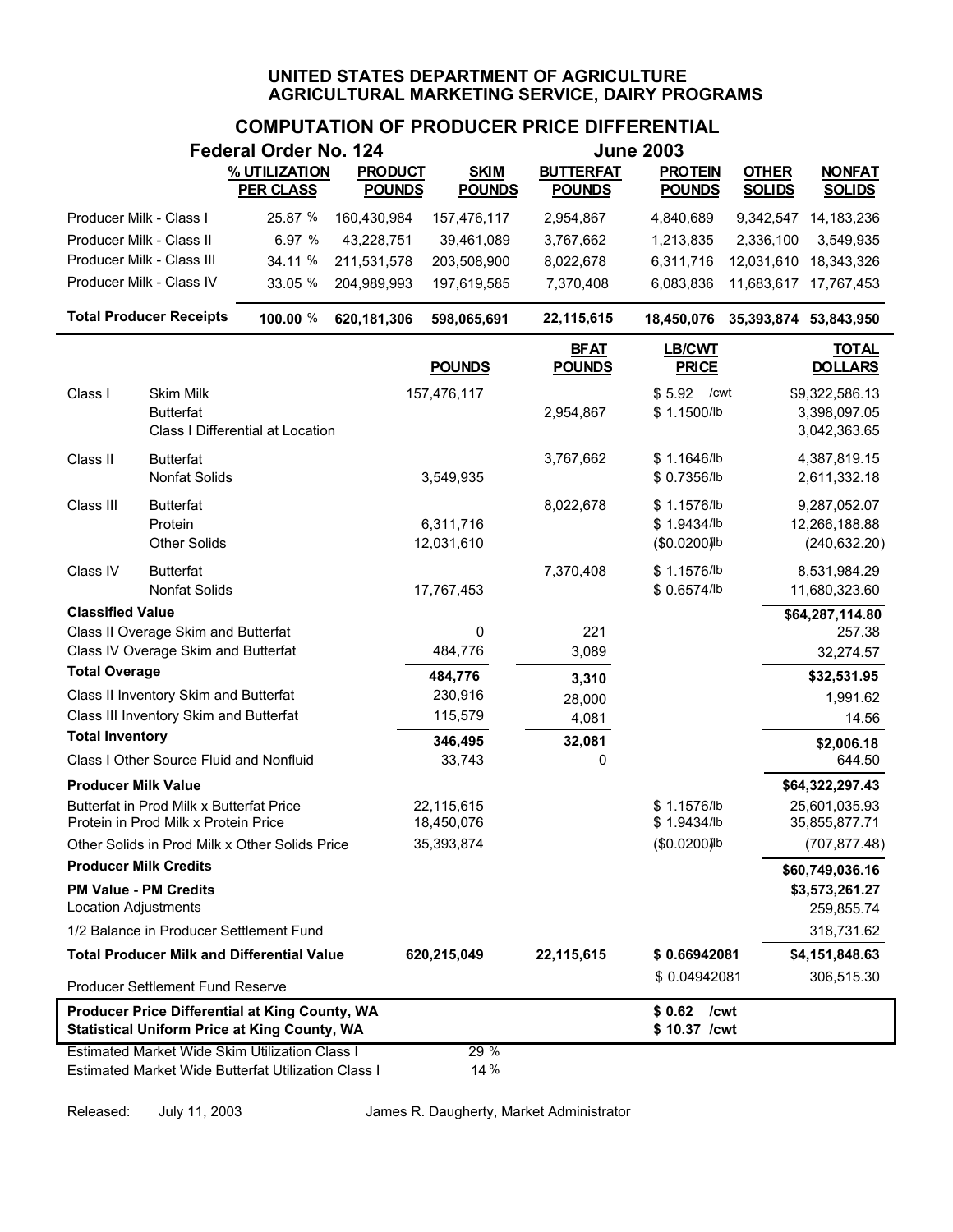| <b>July 2003</b><br>Federal Order No. 124                   |                                                                                  |                                                                                                              |                |                            |                              |                                           |                                                 |
|-------------------------------------------------------------|----------------------------------------------------------------------------------|--------------------------------------------------------------------------------------------------------------|----------------|----------------------------|------------------------------|-------------------------------------------|-------------------------------------------------|
|                                                             |                                                                                  | % UTILIZATION                                                                                                | <b>PRODUCT</b> | <b>SKIM</b>                | <b>BUTTERFAT</b>             | <b>PROTEIN</b>                            | <b>OTHER</b><br><b>NONFAT</b>                   |
|                                                             |                                                                                  | <b>PER CLASS</b>                                                                                             | <b>POUNDS</b>  | <b>POUNDS</b>              | <b>POUNDS</b>                | <b>POUNDS</b>                             | <b>SOLIDS</b><br><b>SOLIDS</b>                  |
| Producer Milk - Class I                                     |                                                                                  | 41.91 %                                                                                                      | 172,452,699    | 169,332,928                | 3,119,771                    | 5,166,445                                 | 10,031,556 15,198,001                           |
| Producer Milk - Class II                                    |                                                                                  | 9.90 %                                                                                                       | 40,718,359     | 36,544,786                 | 4,173,573                    | 1,116,998                                 | 2,160,819<br>3,277,817                          |
|                                                             | Producer Milk - Class III                                                        | 0.40%                                                                                                        | 1,651,556      | 1,380,845                  | 270,711                      | 41,975                                    | 81,641<br>123,616                               |
|                                                             | Producer Milk - Class IV                                                         | 47.79 %                                                                                                      | 196,662,873    | 189,676,597                | 6,986,276                    | 5,826,453                                 | 11,206,104 17,032,557                           |
|                                                             | <b>Total Producer Receipts</b>                                                   | 100.00 %                                                                                                     | 411,485,487    | 396,935,156                | 14,550,331                   | 12,151,871                                | 23,480,120 35,631,991                           |
|                                                             |                                                                                  |                                                                                                              |                | <b>POUNDS</b>              | <b>BFAT</b><br><b>POUNDS</b> | LB/CWT<br><b>PRICE</b>                    | <b>TOTAL</b><br><b>DOLLARS</b>                  |
| Class I                                                     | Skim Milk<br><b>Butterfat</b>                                                    | Class I Differential at Location                                                                             |                | 169,332,928                | 3,119,771                    | \$5.92<br>/cwt<br>\$1.1590/lb             | \$10,024,509.34<br>3,615,814.60<br>3,273,894.15 |
| Class II                                                    | <b>Butterfat</b><br>Nonfat Solids                                                |                                                                                                              |                | 3,277,817                  | 4,173,573                    | \$1.2125/lb<br>\$0.7356/lb                | 5,060,457.30<br>2,411,162.19                    |
| Class III                                                   | <b>Butterfat</b><br>Protein<br><b>Other Solids</b>                               |                                                                                                              |                | 41,975<br>81,641           | 270,711                      | \$1.2055/lb<br>\$2.5480/lb<br>(\$0.0124)b | 326,342.09<br>106,952.30<br>(1,012.35)          |
| Class IV                                                    | <b>Butterfat</b><br>Nonfat Solids                                                |                                                                                                              |                | 17,032,557                 | 6,986,276                    | \$1.2055/lb<br>\$0.6605/lb                | 8,421,955.71<br>11,250,003.91                   |
| <b>Classified Value</b>                                     |                                                                                  |                                                                                                              |                |                            |                              |                                           | \$44,490,079.24                                 |
|                                                             | Class I Overage Skim and Butterfat                                               |                                                                                                              |                | 68,560                     | 737                          |                                           | 6,125.63                                        |
|                                                             | Class II Overage Skim and Butterfat<br>Class IV Overage Skim and Butterfat       |                                                                                                              |                | 32,213<br>0                | 4,304<br>558                 |                                           | 7,351.09<br>672.67                              |
| <b>Total Overage</b>                                        |                                                                                  |                                                                                                              |                | 100,773                    |                              |                                           | \$14,149.39                                     |
|                                                             | Class I Inventory Skim and Butterfat                                             |                                                                                                              |                | 72,826                     | 5,599<br>0                   |                                           | 1,274.45                                        |
|                                                             | Class II Inventory Skim and Butterfat                                            |                                                                                                              |                | 2,409,564                  | 65,817                       |                                           | 20,480.30                                       |
|                                                             | Class III Inventory Skim and Butterfat                                           |                                                                                                              |                | 1,770,357                  | 86,886                       |                                           | 37,975.65                                       |
| <b>Total Inventory</b>                                      |                                                                                  |                                                                                                              |                | 4,252,747                  | 152,703                      |                                           | \$59,730.40                                     |
|                                                             | Class I Other Source Fluid                                                       |                                                                                                              |                | 15,317                     | 0                            |                                           | 0.00                                            |
| <b>Producer Milk Value</b>                                  |                                                                                  |                                                                                                              |                |                            |                              |                                           | \$44,563,959.03                                 |
|                                                             | Butterfat in Prod Milk x Butterfat Price<br>Protein in Prod Milk x Protein Price |                                                                                                              |                | 14,550,331<br>12, 151, 871 |                              | \$1.2055/lb<br>\$2.5480/lb                | 17,540,424.02<br>30,962,967.29                  |
|                                                             |                                                                                  | Other Solids in Prod Milk x Other Solids Price                                                               |                | 23,480,120                 |                              | (\$0.0124) b                              | (291, 153.47)                                   |
| <b>Producer Milk Credits</b>                                |                                                                                  |                                                                                                              |                |                            |                              |                                           |                                                 |
| <b>PM Value - PM Credits</b><br><b>Location Adjustments</b> |                                                                                  |                                                                                                              |                |                            |                              |                                           | \$48,212,237.84<br>(\$3,648,278.81)<br>5,371.81 |
|                                                             | 1/2 Balance in Producer Settlement Fund                                          |                                                                                                              |                |                            |                              |                                           | 346,043.59                                      |
|                                                             |                                                                                  | <b>Total Producer Milk and Differential Value</b>                                                            |                | 411,500,804                | 14,550,331                   | (\$0.80118031)                            | (\$3,296,863.41)                                |
|                                                             | Producer Settlement Fund Reserve                                                 |                                                                                                              |                |                            |                              | \$0.04881969                              | 200,893.42                                      |
|                                                             |                                                                                  | <b>Producer Price Differential at King County, WA</b><br><b>Statistical Uniform Price at King County, WA</b> |                |                            |                              | $($0.85)$ /cwt<br>\$10.93 /cwt            |                                                 |
|                                                             |                                                                                  | Estimated Market Wide Skim Utilization Class I<br>Estimated Market Wide Butterfat Utilization Class I        |                | 26 %<br>13%                |                              |                                           |                                                 |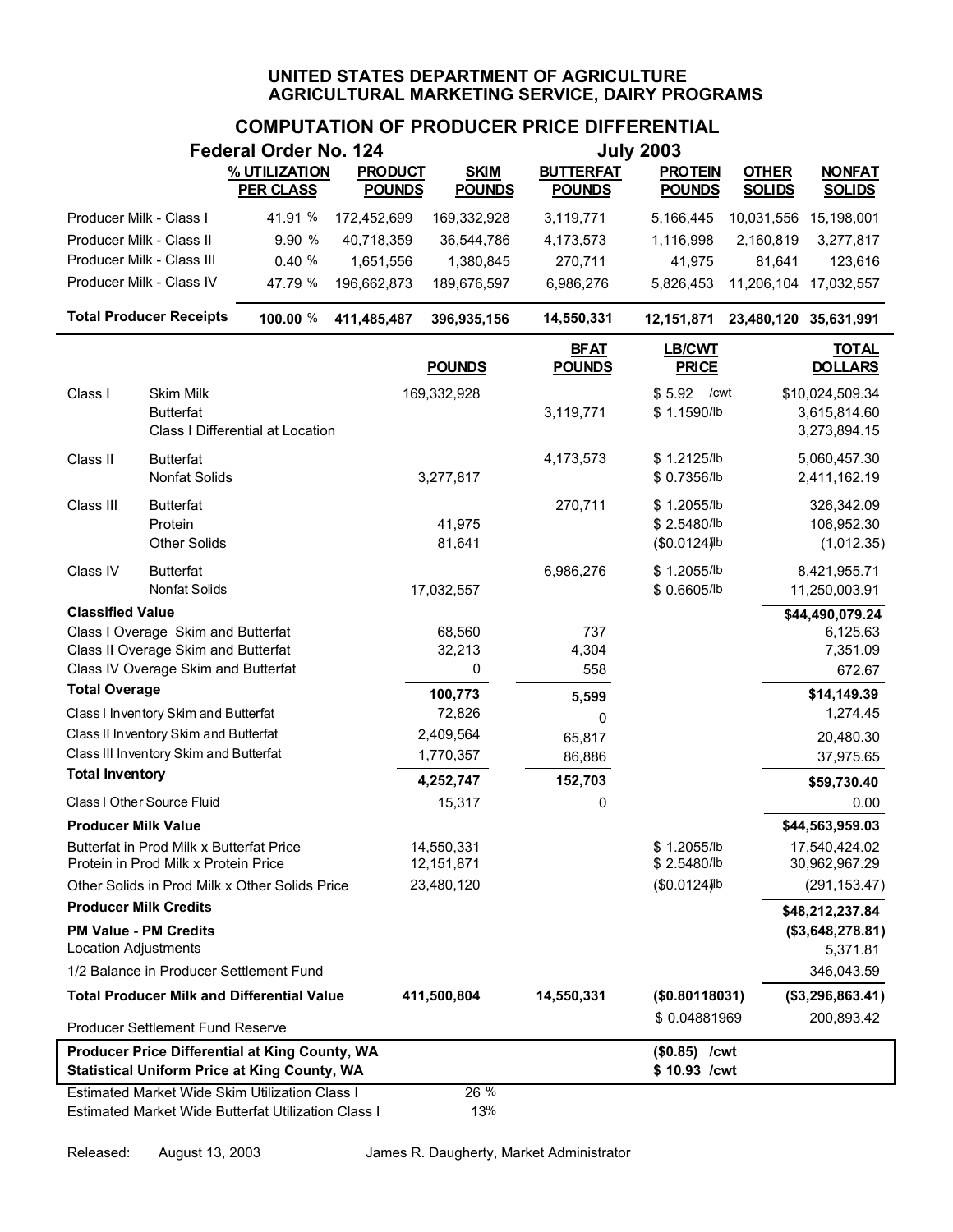|                                                             |                                                                                 | <b>Federal Order No. 124</b>                                                                          |                                 |                              |                                   | August 2003                               |                               |                                                  |
|-------------------------------------------------------------|---------------------------------------------------------------------------------|-------------------------------------------------------------------------------------------------------|---------------------------------|------------------------------|-----------------------------------|-------------------------------------------|-------------------------------|--------------------------------------------------|
|                                                             |                                                                                 | % UTILIZATION<br><b>PER CLASS</b>                                                                     | <b>PRODUCT</b><br><b>POUNDS</b> | <b>SKIM</b><br><b>POUNDS</b> | <b>BUTTERFAT</b><br><b>POUNDS</b> | <b>PROTEIN</b><br><b>POUNDS</b>           | <b>OTHER</b><br><b>SOLIDS</b> | <b>NONFAT</b><br><b>SOLIDS</b>                   |
| Producer Milk - Class I                                     |                                                                                 | 40.64 %                                                                                               | 168,746,417                     | 165,599,495                  | 3,146,922                         | 5,120,636                                 | 9,785,485                     | 14,906,121                                       |
| Producer Milk - Class II                                    |                                                                                 | 10.55 %                                                                                               | 43,785,877                      | 39,965,603                   | 3,820,274                         | 1,234,704                                 | 2,359,641                     | 3,594,345                                        |
|                                                             | Producer Milk - Class III                                                       | 6.14 %                                                                                                | 25,499,161                      | 24,507,047                   | 992,114                           | 733,953                                   | 1,437,952                     | 2,171,905                                        |
|                                                             | Producer Milk - Class IV                                                        | 42.67 %                                                                                               | 177, 151, 096                   | 170,483,802                  | 6,667,294                         | 5,272,488                                 | 10,045,763                    | 15,318,251                                       |
|                                                             | <b>Total Producer Receipts</b>                                                  | 100.00 %                                                                                              | 415,182,551                     | 400,555,947                  | 14,626,604                        | 12,361,781                                | 23,628,841 35,990,622         |                                                  |
|                                                             |                                                                                 |                                                                                                       |                                 | <b>POUNDS</b>                | <b>BFAT</b><br><b>POUNDS</b>      | <b>LB/CWT</b><br><b>PRICE</b>             |                               | <b>TOTAL</b><br><b>DOLLARS</b>                   |
| Class I                                                     | Skim Milk<br><b>Butterfat</b>                                                   | Class I Differential at Location                                                                      |                                 | 165,599,495                  | 3,146,922                         | \$7.07<br>/cwt<br>\$1.1854/lb             |                               | \$11,707,884.30<br>3,730,361.35<br>3,203,346.92  |
| Class II                                                    | <b>Butterfat</b><br>Nonfat Solids                                               |                                                                                                       |                                 | 3,594,345                    | 3,820,274                         | \$1.2584/lb<br>\$ 0.7378/lb               |                               | 4,807,432.79<br>2,651,907.75                     |
| Class III                                                   | <b>Butterfat</b><br>Protein<br><b>Other Solids</b>                              |                                                                                                       |                                 | 733,953<br>1,437,952         | 992,114                           | \$1.2514/lb<br>\$3.1438/lb<br>\$0.0026/lb |                               | 1,241,531.46<br>2,307,401.45<br>3,738.69         |
| Class IV                                                    | <b>Butterfat</b><br>Nonfat Solids                                               |                                                                                                       |                                 | 15,318,251                   | 6,667,294                         | \$1.2514/b<br>\$0.6638/lb                 |                               | 8,343,451.71<br>10,168,255.01                    |
| <b>Classified Value</b>                                     |                                                                                 |                                                                                                       |                                 |                              |                                   |                                           |                               | \$48,165,311.43                                  |
|                                                             | Class II Overage Skim and Butterfat                                             |                                                                                                       |                                 | 79,955                       | 96                                |                                           |                               | 5,429.82                                         |
|                                                             | Class IV Overage Skim and Butterfat                                             |                                                                                                       |                                 | 6,975                        | 406                               |                                           |                               | 924.48                                           |
| <b>Total Overage</b>                                        |                                                                                 |                                                                                                       |                                 | 86,930                       | 502                               |                                           |                               | \$6,354.30                                       |
|                                                             | Class I Inventory Skim and Butterfat                                            |                                                                                                       |                                 | 254,737                      | 0                                 |                                           |                               | 7,718.53                                         |
|                                                             | Class II Inventory Skim and Butterfat<br>Class III Inventory Skim and Butterfat |                                                                                                       |                                 | 912,209<br>1,437,947         | 38,674                            |                                           |                               | 8,431.30                                         |
| <b>Total Inventory</b>                                      |                                                                                 |                                                                                                       |                                 |                              | 53,326                            |                                           |                               | 57,377.24                                        |
|                                                             | Class I Other Source Fluid                                                      |                                                                                                       |                                 | 2,604,893                    | 92,000                            |                                           |                               | \$73,527.07                                      |
|                                                             | Class I Other Source Fluid and Nonfluid                                         |                                                                                                       |                                 | 26,730<br>231,412            | 0<br>0                            |                                           |                               | 0.00<br>2,545.53                                 |
| <b>Producer Milk Value</b>                                  |                                                                                 |                                                                                                       |                                 |                              |                                   |                                           |                               | \$48,247,738.33                                  |
|                                                             | Butterfat in Prod Milk x Butterfat Price                                        |                                                                                                       |                                 | 14,626,604                   |                                   | \$1.2514/b                                |                               | 18,303,732.25                                    |
|                                                             | Protein in Prod Milk x Protein Price                                            |                                                                                                       |                                 | 12,361,781                   |                                   | \$3.1438/lb                               |                               | 38,862,967.11                                    |
|                                                             |                                                                                 | Other Solids in Prod Milk x Other Solids Price                                                        |                                 | 23,628,841                   |                                   | \$0.0026/lb                               |                               | 61,434.99                                        |
| <b>Producer Milk Credits</b><br><b>Location Adjustments</b> | <b>PM Value - PM Credits</b>                                                    |                                                                                                       |                                 |                              |                                   |                                           |                               | \$57,228,134.35<br>(\$8,980,396.02)<br>40,837.55 |
|                                                             | 1/2 Balance in Producer Settlement Fund                                         |                                                                                                       |                                 |                              |                                   |                                           |                               | 243,597.43                                       |
|                                                             |                                                                                 | <b>Total Producer Milk and Differential Value</b>                                                     |                                 | 415,209,281                  | 14,626,604                        | (\$2.09435613)                            |                               | (\$8,695,961.04)                                 |
|                                                             | Producer Settlement Fund Reserve                                                |                                                                                                       |                                 |                              |                                   | \$0.04564387                              |                               | 189,517.58                                       |
|                                                             |                                                                                 | Producer Price Differential at King County, WA<br><b>Statistical Uniform Price at King County, WA</b> |                                 |                              |                                   | $($2.14)$ /cwt<br>\$11.66 /cwt            |                               |                                                  |
|                                                             |                                                                                 | Estimated Market Wide Skim Utilization Class I<br>Estimated Market Wide Butterfat Utilization Class I |                                 | 43 %<br>21%                  |                                   |                                           |                               |                                                  |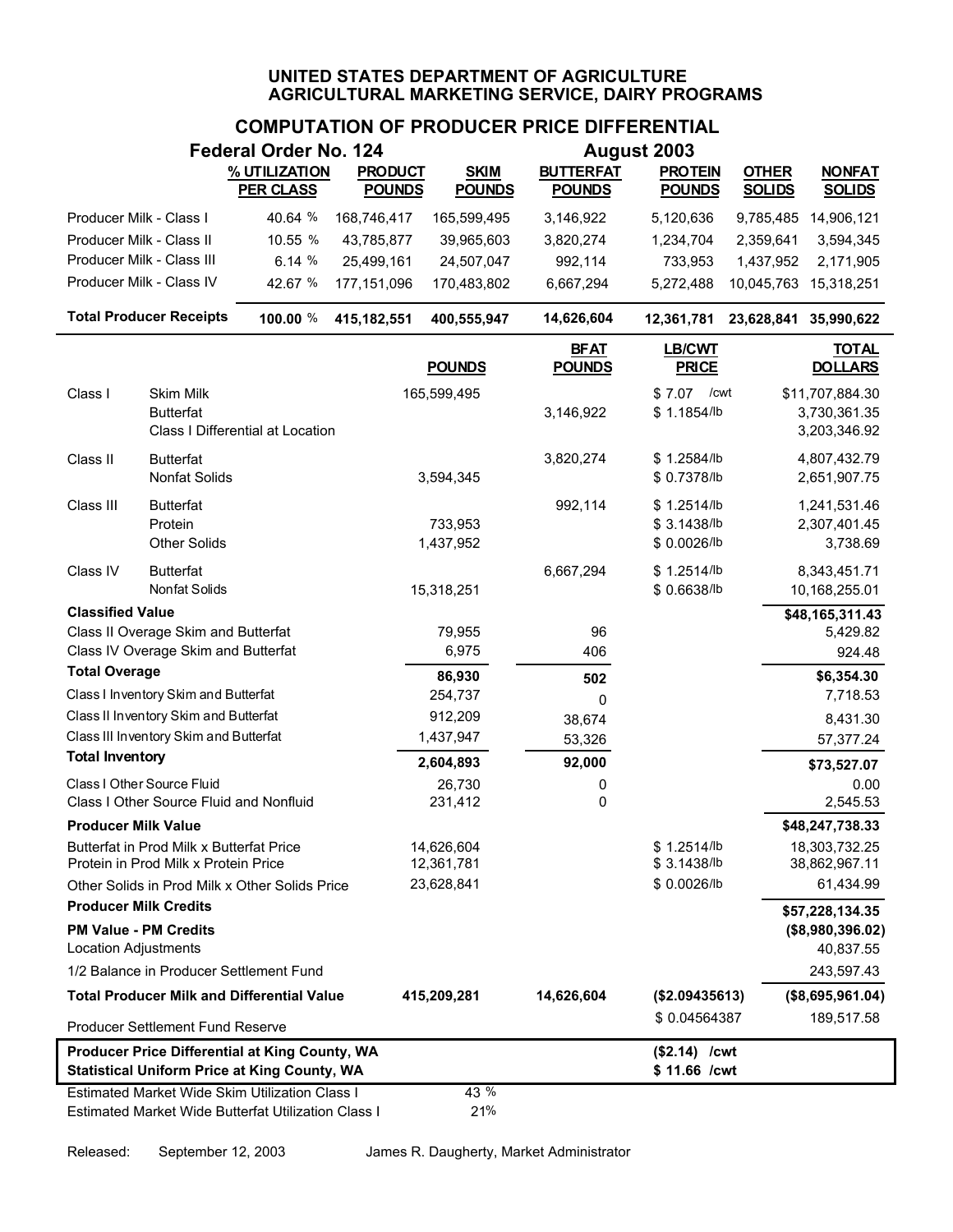### **COMPUTATION OF PRODUCER PRICE DIFFERENTIAL**

|                              |                                                                            | <b>Federal Order No. 124</b>                                                                                 |                |               |                              | September 2003                |            | <b>OTHER</b><br><b>NONFAT</b><br><b>SOLIDS</b><br><b>SOLIDS</b><br>15,451,514<br>1,668,356<br>2,563,443<br>151,910<br>234,865<br>9,235,600<br>14,202,885<br>11,342,457 21,110,250 32,452,707<br><b>TOTAL</b><br><b>DOLLARS</b><br>\$16,198,106.08<br>4,065,017.90<br>3,293,117.75<br>4,275,573.97<br>1,905,407.18<br>421,017.62<br>275,244.69<br>2,582.47<br>7,938,194.67<br>9,436,396.79<br>\$47,810,659.12<br>2,637.93<br>5,495.64<br>\$8,133.57<br>19,253.79<br>17,570.60 |  |  |  |
|------------------------------|----------------------------------------------------------------------------|--------------------------------------------------------------------------------------------------------------|----------------|---------------|------------------------------|-------------------------------|------------|------------------------------------------------------------------------------------------------------------------------------------------------------------------------------------------------------------------------------------------------------------------------------------------------------------------------------------------------------------------------------------------------------------------------------------------------------------------------------|--|--|--|
|                              |                                                                            | % UTILIZATION                                                                                                | <b>PRODUCT</b> | <b>SKIM</b>   | <b>BUTTERFAT</b>             | <b>PROTEIN</b>                |            |                                                                                                                                                                                                                                                                                                                                                                                                                                                                              |  |  |  |
|                              |                                                                            | <b>PER CLASS</b>                                                                                             | <b>POUNDS</b>  | <b>POUNDS</b> | <b>POUNDS</b>                | <b>POUNDS</b>                 |            |                                                                                                                                                                                                                                                                                                                                                                                                                                                                              |  |  |  |
| Producer Milk - Class I      |                                                                            | 46.67 %                                                                                                      | 173,467,553    | 170,327,088   | 3,140,465                    | 5,397,130                     | 10,054,384 |                                                                                                                                                                                                                                                                                                                                                                                                                                                                              |  |  |  |
| Producer Milk - Class II     |                                                                            | 8.55 %                                                                                                       | 31,790,774     | 28,311,303    | 3,479,471                    | 895,087                       |            |                                                                                                                                                                                                                                                                                                                                                                                                                                                                              |  |  |  |
|                              | Producer Milk - Class III                                                  | 0.79 %                                                                                                       | 2,926,315      | 2,581,727     | 344,588                      | 82,955                        |            |                                                                                                                                                                                                                                                                                                                                                                                                                                                                              |  |  |  |
|                              | Producer Milk - Class IV                                                   | 43.99 %                                                                                                      | 163,501,718    | 157,004,587   | 6,497,131                    | 4,967,285                     |            |                                                                                                                                                                                                                                                                                                                                                                                                                                                                              |  |  |  |
|                              | <b>Total Producer Receipts</b>                                             | 100.00 %                                                                                                     | 371,686,360    | 358,224,705   | 13,461,655                   |                               |            |                                                                                                                                                                                                                                                                                                                                                                                                                                                                              |  |  |  |
|                              |                                                                            |                                                                                                              |                | <b>POUNDS</b> | <b>BFAT</b><br><b>POUNDS</b> | LB/CWT<br><b>PRICE</b>        |            |                                                                                                                                                                                                                                                                                                                                                                                                                                                                              |  |  |  |
| Class I                      | Skim Milk                                                                  |                                                                                                              |                | 170,327,088   |                              | \$9.51<br>/cwt                |            |                                                                                                                                                                                                                                                                                                                                                                                                                                                                              |  |  |  |
|                              | <b>Butterfat</b>                                                           |                                                                                                              |                |               | 3,140,465                    | \$1.2944/lb                   |            |                                                                                                                                                                                                                                                                                                                                                                                                                                                                              |  |  |  |
|                              |                                                                            | Class I Differential at Location                                                                             |                |               |                              |                               |            |                                                                                                                                                                                                                                                                                                                                                                                                                                                                              |  |  |  |
| Class II                     | <b>Butterfat</b>                                                           |                                                                                                              |                |               | 3,479,471                    | \$1.2288/lb                   |            |                                                                                                                                                                                                                                                                                                                                                                                                                                                                              |  |  |  |
|                              | Nonfat Solids                                                              |                                                                                                              |                | 2,563,443     |                              | \$ 0.7433/lb                  |            |                                                                                                                                                                                                                                                                                                                                                                                                                                                                              |  |  |  |
| Class III                    | <b>Butterfat</b>                                                           |                                                                                                              |                |               | 344,588                      | \$1.2218/lb                   |            |                                                                                                                                                                                                                                                                                                                                                                                                                                                                              |  |  |  |
|                              | Protein                                                                    |                                                                                                              |                | 82,955        |                              | \$3.3180/lb                   |            |                                                                                                                                                                                                                                                                                                                                                                                                                                                                              |  |  |  |
|                              | <b>Other Solids</b>                                                        |                                                                                                              |                | 151,910       |                              | \$ 0.0170/lb                  |            |                                                                                                                                                                                                                                                                                                                                                                                                                                                                              |  |  |  |
| Class IV                     | <b>Butterfat</b>                                                           |                                                                                                              |                |               | 6,497,131                    | \$1.2218/lb                   |            |                                                                                                                                                                                                                                                                                                                                                                                                                                                                              |  |  |  |
|                              | Nonfat Solids                                                              |                                                                                                              |                | 14,202,885    |                              | \$0.6644/lb                   |            |                                                                                                                                                                                                                                                                                                                                                                                                                                                                              |  |  |  |
| <b>Classified Value</b>      |                                                                            |                                                                                                              |                |               |                              |                               |            |                                                                                                                                                                                                                                                                                                                                                                                                                                                                              |  |  |  |
|                              | Class II Overage Skim and Butterfat<br>Class IV Overage Skim and Butterfat |                                                                                                              |                | 39,431<br>0   | 0<br>4,498                   |                               |            |                                                                                                                                                                                                                                                                                                                                                                                                                                                                              |  |  |  |
| <b>Total Overage</b>         |                                                                            |                                                                                                              |                | 39,431        |                              |                               |            |                                                                                                                                                                                                                                                                                                                                                                                                                                                                              |  |  |  |
|                              | Class II Inventory Skim and Butterfat                                      |                                                                                                              |                | 2,870,663     | 4,498<br>62,610              |                               |            |                                                                                                                                                                                                                                                                                                                                                                                                                                                                              |  |  |  |
|                              | Class III Inventory Skim and Butterfat                                     |                                                                                                              |                | 397,525       | 0                            |                               |            |                                                                                                                                                                                                                                                                                                                                                                                                                                                                              |  |  |  |
| <b>Total Inventory</b>       |                                                                            |                                                                                                              |                | 3,268,188     | 62,610                       |                               |            | \$36,824.39                                                                                                                                                                                                                                                                                                                                                                                                                                                                  |  |  |  |
|                              | Class I Other Source Fluid                                                 |                                                                                                              |                | 67,116        | 0                            |                               |            | 684.58                                                                                                                                                                                                                                                                                                                                                                                                                                                                       |  |  |  |
| <b>Producer Milk Value</b>   |                                                                            |                                                                                                              |                |               |                              |                               |            | \$47,856,301.66                                                                                                                                                                                                                                                                                                                                                                                                                                                              |  |  |  |
|                              | Butterfat in Prod Milk x Butterfat Price                                   |                                                                                                              |                | 13,461,655    |                              | \$1.2218/lb                   |            | 16,447,450.08                                                                                                                                                                                                                                                                                                                                                                                                                                                                |  |  |  |
|                              | Protein in Prod Milk x Protein Price                                       |                                                                                                              |                | 11,342,457    |                              | \$3.3180/lb                   |            | 37,634,272.34                                                                                                                                                                                                                                                                                                                                                                                                                                                                |  |  |  |
|                              |                                                                            | Other Solids in Prod Milk x Other Solids Price                                                               |                | 21,110,250    |                              | \$0.0170/lb                   |            | 358,874.26                                                                                                                                                                                                                                                                                                                                                                                                                                                                   |  |  |  |
| <b>Producer Milk Credits</b> |                                                                            |                                                                                                              |                |               |                              |                               |            | \$54,440,596.68                                                                                                                                                                                                                                                                                                                                                                                                                                                              |  |  |  |
|                              | <b>PM Value - PM Credits</b>                                               |                                                                                                              |                |               |                              |                               |            | (\$6,584,295.02)                                                                                                                                                                                                                                                                                                                                                                                                                                                             |  |  |  |
| <b>Location Adjustments</b>  |                                                                            |                                                                                                              |                |               |                              |                               |            | 6,355.25                                                                                                                                                                                                                                                                                                                                                                                                                                                                     |  |  |  |
|                              | 1/2 Balance in Producer Settlement Fund                                    |                                                                                                              |                |               |                              |                               |            | 218,605.75                                                                                                                                                                                                                                                                                                                                                                                                                                                                   |  |  |  |
|                              |                                                                            | <b>Total Producer Milk and Differential Value</b>                                                            |                | 371,753,476   | 13,461,655                   | (\$1.71063203)                |            | (\$6,359,334.02)                                                                                                                                                                                                                                                                                                                                                                                                                                                             |  |  |  |
|                              | <b>Producer Settlement Fund Reserve</b>                                    |                                                                                                              |                |               |                              | \$0.04936797                  |            | 183,527.14                                                                                                                                                                                                                                                                                                                                                                                                                                                                   |  |  |  |
|                              |                                                                            | <b>Producer Price Differential at King County, WA</b><br><b>Statistical Uniform Price at King County, WA</b> |                |               |                              | (\$1.76) /cwt<br>\$12.54 /cwt |            |                                                                                                                                                                                                                                                                                                                                                                                                                                                                              |  |  |  |
|                              |                                                                            | <b>Estimated Market Wide Skim Utilization Class I</b>                                                        |                | 41 %          |                              |                               |            |                                                                                                                                                                                                                                                                                                                                                                                                                                                                              |  |  |  |
|                              |                                                                            | Estimated Market Wide Butterfat Utilization Class I                                                          |                | 22%           |                              |                               |            |                                                                                                                                                                                                                                                                                                                                                                                                                                                                              |  |  |  |

Released: October 14, 2003 James R. Daugherty, Market Administrator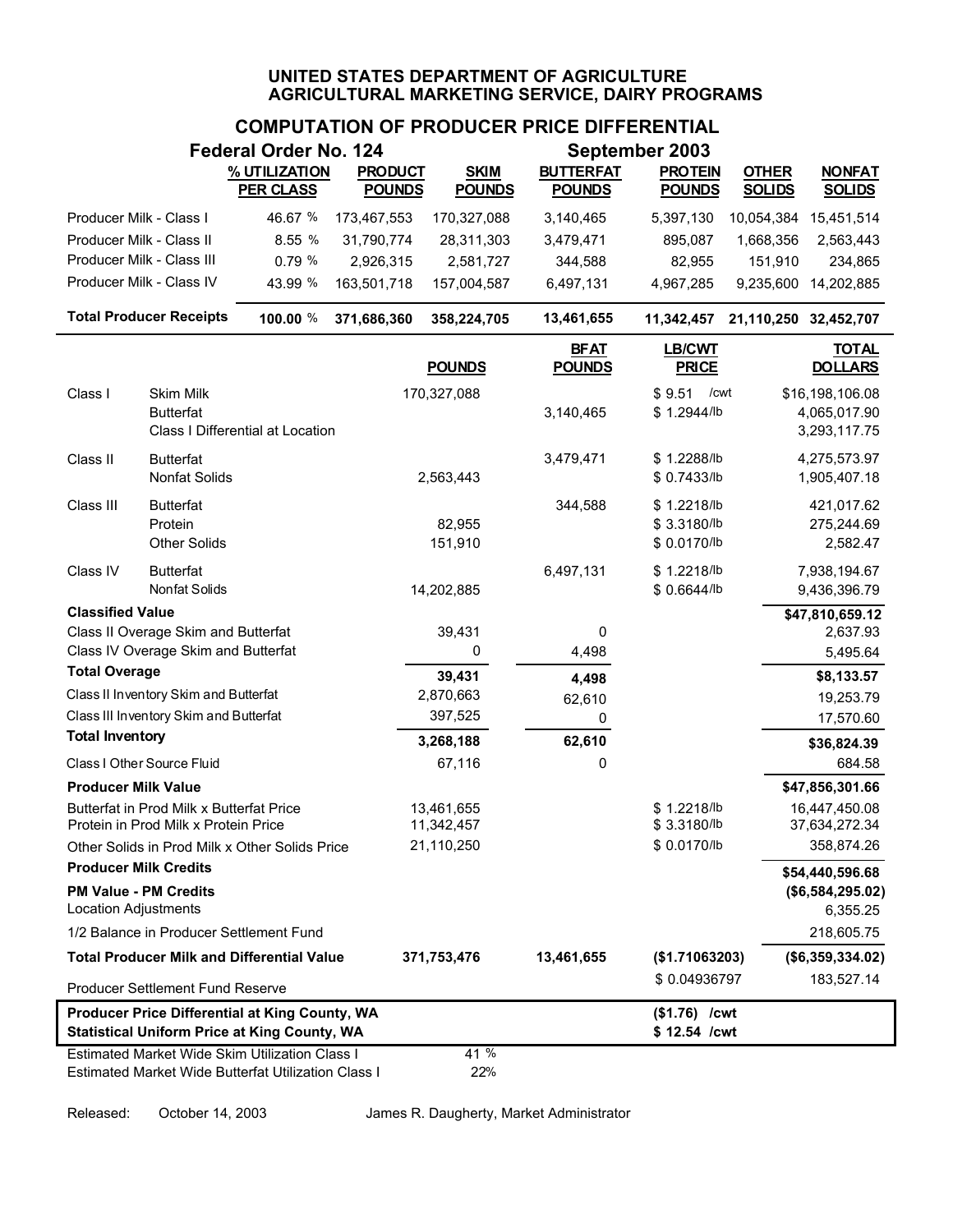|                              |                                                                                                       | <b>Federal Order No. 124</b>     |                |                          |                              | October 2003                               |                       |                                                   |
|------------------------------|-------------------------------------------------------------------------------------------------------|----------------------------------|----------------|--------------------------|------------------------------|--------------------------------------------|-----------------------|---------------------------------------------------|
|                              |                                                                                                       | % UTILIZATION                    | <b>PRODUCT</b> | <b>SKIM</b>              | <b>BUTTERFAT</b>             | <b>PROTEIN</b>                             | <b>OTHER</b>          | <b>NONFAT</b>                                     |
|                              |                                                                                                       | <b>PER CLASS</b>                 | <b>POUNDS</b>  | <b>POUNDS</b>            | <b>POUNDS</b>                | <b>POUNDS</b>                              | <b>SOLIDS</b>         | <b>SOLIDS</b>                                     |
| Producer Milk - Class I      |                                                                                                       | 49.84 %                          | 187,837,226    | 184,378,651              | 3,458,575                    | 5,918,430                                  | 10,842,857            | 16,761,287                                        |
| Producer Milk - Class II     |                                                                                                       | 8.25 %                           | 31,088,918     | 27,550,375               | 3,538,543                    | 885,458                                    | 1,618,091             | 2,503,549                                         |
|                              | Producer Milk - Class III                                                                             | 0.92 %                           | 3,478,233      | 3,148,759                | 329,474                      | 102,303                                    | 184,754               | 287,057                                           |
|                              | Producer Milk - Class IV                                                                              | 40.99 %                          | 154,510,370    | 148,034,817              | 6,475,553                    | 4,753,951                                  |                       | 8,678,670 13,432,621                              |
|                              | <b>Total Producer Receipts</b>                                                                        | 100.00 %                         | 376,914,747    | 363,112,602              | 13,802,145                   | 11,660,142                                 | 21,324,372 32,984,514 |                                                   |
|                              |                                                                                                       |                                  |                | <b>POUNDS</b>            | <b>BFAT</b><br><b>POUNDS</b> | LB/CWT<br><b>PRICE</b>                     |                       | <b>TOTAL</b><br><b>DOLLARS</b>                    |
| Class I                      | <b>Skim Milk</b><br><b>Butterfat</b>                                                                  | Class I Differential at Location |                | 184,378,651              | 3,458,575                    | \$10.43 / cwt<br>\$1.2007/lb               |                       | \$19,230,693.30<br>4, 152, 711.02<br>3,566,057.34 |
| Class II                     | <b>Butterfat</b><br>Nonfat Solids                                                                     |                                  |                | 2,503,549                | 3,538,543                    | \$1.2623/lb<br>\$ 0.7400/lb                |                       | 4,466,702.85<br>1,852,626.26                      |
| Class III                    | <b>Butterfat</b><br>Protein<br><b>Other Solids</b>                                                    |                                  |                | 102,303<br>184,754       | 329,474                      | \$1.2553/lb<br>\$3.2815/lb<br>\$ 0.0311/lb |                       | 413,588.71<br>335,707.29<br>5,745.85              |
| Class IV                     | <b>Butterfat</b><br>Nonfat Solids                                                                     |                                  |                | 13,432,621               | 6,475,553                    | \$1.2553/lb<br>\$0.6642/lb                 |                       | 8,128,761.66<br>8,921,946.87                      |
| <b>Classified Value</b>      |                                                                                                       |                                  |                |                          |                              |                                            |                       | \$51,074,541.15                                   |
|                              | Class II Overage Skim and Butterfat                                                                   |                                  |                | 60,624                   | 1,006                        |                                            |                       | 5,307.43                                          |
| <b>Total Overage</b>         | Class IV Overage Skim and Butterfat                                                                   |                                  |                | 4,194                    | 17,086                       |                                            |                       | 21,698.86                                         |
|                              | Class I Inventory Skim and Butterfat                                                                  |                                  |                | 64,818<br>347,022        | 18,092                       |                                            |                       | \$27,006.29<br>22,035.90                          |
|                              | Class II Inventory Skim and Butterfat                                                                 |                                  |                | 2,858,506                | 0                            |                                            |                       | 21,593.99                                         |
|                              | Class III Inventory Skim and Butterfat                                                                |                                  |                | 51,960                   | 53,238<br>0                  |                                            |                       | 2,275.85                                          |
| <b>Total Inventory</b>       |                                                                                                       |                                  |                | 3,257,488                | 53,238                       |                                            |                       | \$45,905.74                                       |
|                              | Class I Other Source Fluid                                                                            |                                  |                | 150,805                  | 0                            |                                            |                       | 2,970.87                                          |
| <b>Producer Milk Value</b>   |                                                                                                       |                                  |                |                          |                              |                                            |                       | \$51,150,424.05                                   |
|                              | Butterfat in Prod Milk x Butterfat Price<br>Protein in Prod Milk x Protein Price                      |                                  |                | 13,802,145<br>11,660,142 |                              | \$1.2553/b<br>\$3.2815/lb                  |                       | 17,325,832.61<br>38,262,755.97                    |
|                              | Other Solids in Prod Milk x Other Solids Price                                                        |                                  |                | 21,324,372               |                              | \$ 0.0311/lb                               |                       | 663,187.98                                        |
| <b>Producer Milk Credits</b> |                                                                                                       |                                  |                |                          |                              |                                            |                       | \$56,251,776.56                                   |
| Location Adjustments         | <b>PM Value - PM Credits</b>                                                                          |                                  |                |                          |                              |                                            |                       | (\$5,101,352.51)<br>8,051.59                      |
|                              | 1/2 Balance in Producer Settlement Fund                                                               |                                  |                |                          |                              |                                            |                       | 204,810.63                                        |
|                              | <b>Total Producer Milk and Differential Value</b>                                                     |                                  |                | 377,065,552              | 13,802,145                   | (\$1.29645635)                             |                       | (\$4,888,490.29)                                  |
|                              | Producer Settlement Fund Reserve                                                                      |                                  |                |                          |                              | \$0.04354365                               |                       | 164,188.10                                        |
|                              | Producer Price Differential at King County, WA<br><b>Statistical Uniform Price at King County, WA</b> |                                  |                |                          |                              | $($1.34)$ /cwt<br>\$13.05 /cwt             |                       |                                                   |
|                              | Estimated Market Wide Skim Utilization Class I<br>Estimated Market Wide Butterfat Utilization Class I |                                  |                | 48 %<br>23%              |                              |                                            |                       |                                                   |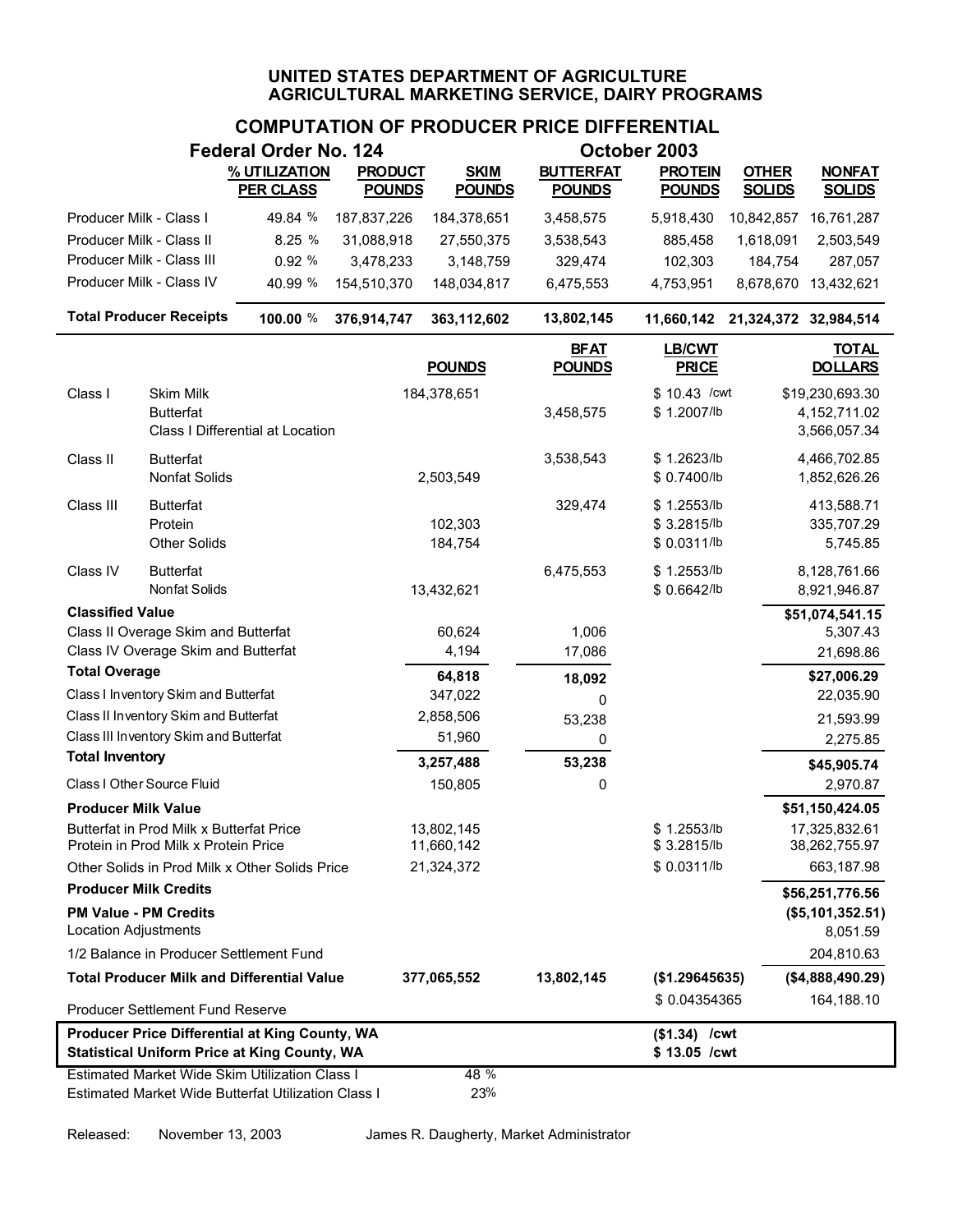# **COMPUTATION OF PRODUCER PRICE DIFFERENTIAL**

|                            |                                                                           | Federal Order No. 124                                                                                 |                                 |                              |                                   | November 2003                    |                               |                                |
|----------------------------|---------------------------------------------------------------------------|-------------------------------------------------------------------------------------------------------|---------------------------------|------------------------------|-----------------------------------|----------------------------------|-------------------------------|--------------------------------|
|                            |                                                                           | % UTILIZATION<br><b>PER CLASS</b>                                                                     | <b>PRODUCT</b><br><b>POUNDS</b> | <b>SKIM</b><br><b>POUNDS</b> | <b>BUTTERFAT</b><br><b>POUNDS</b> | <b>PROTEIN</b><br><b>POUNDS</b>  | <b>OTHER</b><br><b>SOLIDS</b> | <b>NONFAT</b><br><b>SOLIDS</b> |
| Producer Milk - Class I    |                                                                           | 41.19 %                                                                                               | 176,654,597                     | 173,115,045                  | 3,539,552                         | 5,688,719                        | 10,214,450                    | 15,903,169                     |
|                            | Producer Milk - Class II                                                  | 7.98 %                                                                                                | 34,209,061                      | 30,309,057                   | 3,900,004                         | 995,428                          | 1,784,239                     | 2,779,667                      |
|                            | Producer Milk - Class III                                                 | 14.02 %                                                                                               | 60,142,191                      | 57,602,918                   | 2,539,273                         | 1,944,508                        | 3,416,438                     | 5,360,946                      |
|                            | Producer Milk - Class IV                                                  | 36.81 %                                                                                               | 157,856,868                     | 151,454,627                  | 6,402,241                         | 4,973,174                        | 8,896,293                     | 13,869,467                     |
|                            | <b>Total Producer Receipts</b>                                            | 100.00 %                                                                                              | 428,862,717                     | 412,481,647                  | 16,381,070                        | 13,601,829 24,311,420 37,913,249 |                               |                                |
|                            |                                                                           |                                                                                                       |                                 | <b>POUNDS</b>                | <b>BFAT</b><br><b>POUNDS</b>      | <b>LB/CWT</b><br><b>PRICE</b>    |                               | <b>TOTAL</b><br><b>DOLLARS</b> |
| Class I                    | Skim Milk                                                                 |                                                                                                       |                                 | 173,115,045                  |                                   | $$10.33$ /cwt                    |                               | \$17,882,784.15                |
|                            | <b>Butterfat</b>                                                          |                                                                                                       |                                 |                              | 3,539,552                         | \$1.2563/lb                      |                               | 4,446,739.19                   |
|                            |                                                                           | Class I Differential at Location                                                                      |                                 |                              |                                   |                                  |                               | 3,353,879.49                   |
| Class II                   | <b>Butterfat</b>                                                          |                                                                                                       |                                 |                              | 3,900,004                         | \$1.2947/b                       |                               | 5,049,335.19                   |
|                            | <b>Nonfat Solids</b>                                                      |                                                                                                       |                                 | 2,779,667                    |                                   | \$ 0.7433/lb                     |                               | 2,066,126.48                   |
| Class III                  | <b>Butterfat</b>                                                          |                                                                                                       |                                 |                              | 2,539,273                         | \$1.2877/b                       |                               | 3,269,821.85                   |
|                            | Protein                                                                   |                                                                                                       |                                 | 1,944,508                    |                                   | \$2.9267/lb                      |                               | 5,690,991.57                   |
|                            | <b>Other Solids</b>                                                       |                                                                                                       |                                 | 3,416,438                    |                                   | \$0.0368/lb                      |                               | 125,724.91                     |
| Class IV                   | <b>Butterfat</b>                                                          |                                                                                                       |                                 |                              | 6,402,241                         | \$1.2877/b                       |                               | 8,244,165.74                   |
|                            | Nonfat Solids                                                             |                                                                                                       |                                 | 13,869,467                   |                                   | \$0.6663/lb                      |                               | 9,241,225.88                   |
| <b>Classified Value</b>    |                                                                           |                                                                                                       |                                 |                              |                                   |                                  |                               | \$59,370,794.45                |
|                            | Class I Overage Skim and Butterfat<br>Class II Overage Skim and Butterfat |                                                                                                       |                                 | 228,760<br>848,731           | 0<br>0                            |                                  |                               | 27,977.35<br>56,780.11         |
|                            | Class IV Overage Skim and Butterfat                                       |                                                                                                       |                                 | 899,549                      | 0                                 |                                  |                               | 53,972.94                      |
| <b>Total Overage</b>       |                                                                           |                                                                                                       |                                 | 1,977,040                    | 0                                 |                                  |                               | \$138,730.40                   |
|                            | Class I Inventory Skim and Butterfat                                      |                                                                                                       |                                 | 289,270                      | $\Omega$                          |                                  |                               | 18,079.38                      |
|                            | Class II Inventory Skim and Butterfat                                     |                                                                                                       |                                 | 1,919,761                    | 119,886                           |                                  |                               | 18,353.80                      |
| <b>Total Inventory</b>     |                                                                           |                                                                                                       |                                 | 2,209,031                    | 119,886                           |                                  |                               | \$36,433.18                    |
|                            | Class I Other Source Fluid                                                |                                                                                                       |                                 | 97,866                       | 0                                 |                                  |                               | 2,877.25                       |
| <b>Producer Milk Value</b> |                                                                           |                                                                                                       |                                 |                              |                                   |                                  |                               | \$59,548,835.28                |
|                            | Butterfat in Prod Milk x Butterfat Price                                  |                                                                                                       |                                 | 16,381,070                   |                                   | \$1.2877/lb                      |                               | 21,093,903.82                  |
|                            | Protein in Prod Milk x Protein Price                                      |                                                                                                       |                                 | 13,601,829                   |                                   | \$2.9267/lb                      |                               | 39,808,472.91                  |
|                            |                                                                           | Other Solids in Prod Milk x Other Solids Price                                                        |                                 | 24,311,420                   |                                   | \$0.0368/lb                      |                               | 894,660.26                     |
|                            | <b>Producer Milk Credits</b>                                              |                                                                                                       |                                 |                              |                                   |                                  |                               | \$61,797,036.99                |
|                            | <b>PM Value - PM Credits</b>                                              |                                                                                                       |                                 |                              |                                   |                                  |                               | (\$2,248,201.71)               |
| Location Adjustments       |                                                                           |                                                                                                       |                                 |                              |                                   |                                  |                               | 28,537.65                      |
|                            | 1/2 Balance in Producer Settlement Fund                                   |                                                                                                       |                                 |                              |                                   |                                  |                               | 188,597.03                     |
|                            |                                                                           | <b>Total Producer Milk and Differential Value</b>                                                     |                                 | 428,960,583                  | 16,381,070                        | (\$0.47348570)                   |                               | (\$2,031,067.03)               |
|                            | <b>Producer Settlement Fund Reserve</b>                                   |                                                                                                       |                                 |                              |                                   | \$0.04651430                     |                               | 199,528.01                     |
|                            |                                                                           | Producer Price Differential at King County, WA<br><b>Statistical Uniform Price at King County, WA</b> |                                 |                              |                                   | (\$0.52) /cwt<br>\$12.95 /cwt    |                               |                                |
|                            |                                                                           | <b>Estimated Market Wide Skim Utilization Class I</b>                                                 |                                 | 51 %                         |                                   |                                  |                               |                                |
|                            |                                                                           | Estimated Market Wide Butterfat Utilization Class I                                                   |                                 | 25%                          |                                   |                                  |                               |                                |

Released: December 11, 2003 James R. Daugherty, Market Administrator